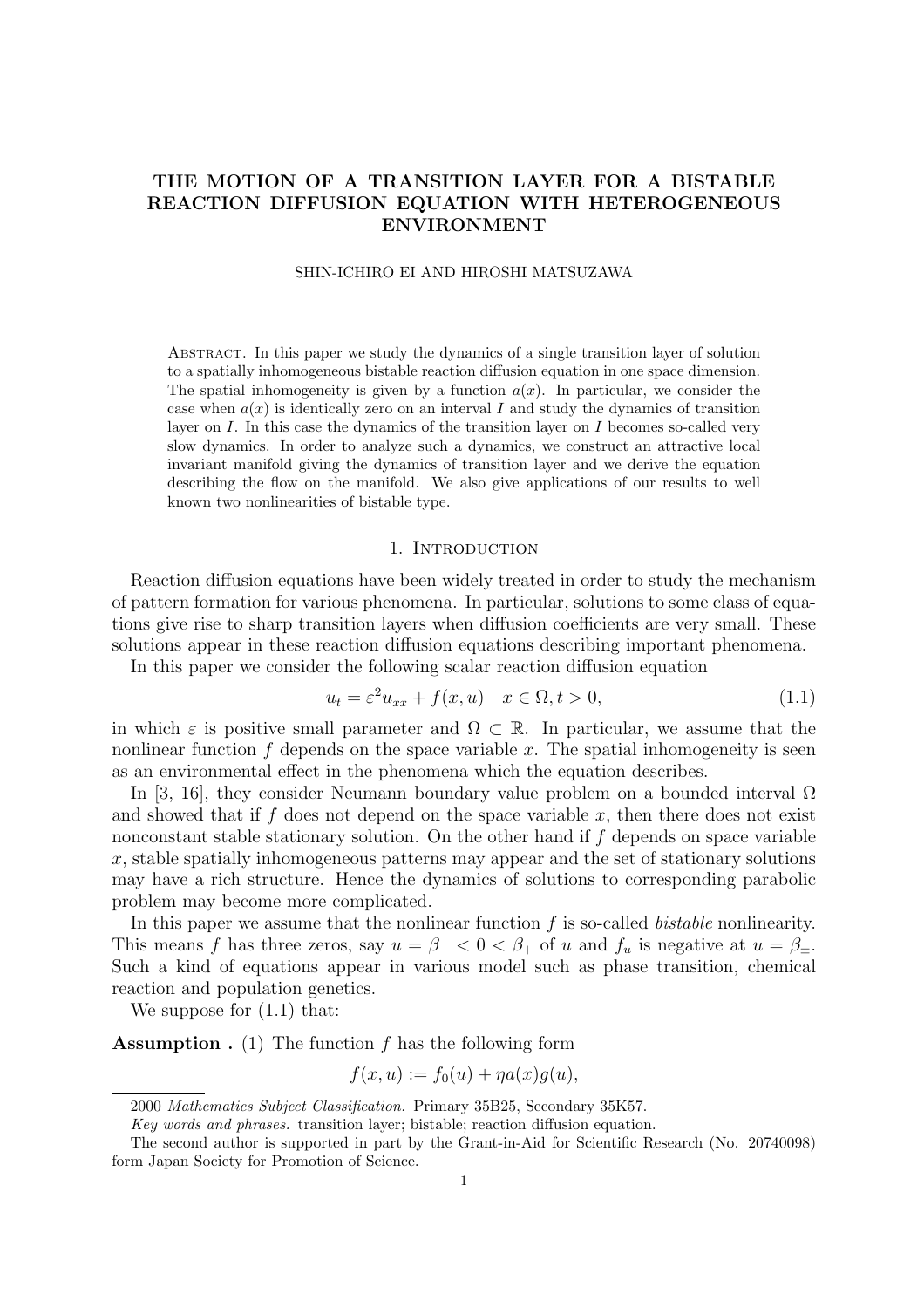where  $\eta$  is positive small constant.

(2) The function  $f_0$  satisfies

$$
f_0(\beta^-) = f_0(0) = f_0(\beta^+), \ f'_0(\beta^\pm) < 0, \ f'_0(0) > 0,
$$
\n
$$
f'_0(\beta^-) = f'_0(\beta^+), \int_{\beta_-}^{\beta^+} f(u) du = 0.
$$

(3) The function  $a(x)$  is bounded  $C^1$  function on R and there exists  $L > 0$  such that  $a(x) = 0$  on  $I = [-L, L]$  and  $a(x)$  behaves near  $x = \pm L$  as follows:

$$
a(x) = A_-|x + L|^{1+\alpha_-} + O(|x + L|^{2+\alpha_-}) \text{ as } x \to -L - 0,
$$
  
\n
$$
a(x) = A_+|x - L|^{1+\alpha_+} + O(|x - L|^{2+\alpha_+}) \text{ as } x \to L + 0,
$$

where  $A_{\pm}$  are nonzero constants and  $\alpha_{\pm}$  are positive constants.

(4) The function g satisfies  $g(\beta^{\pm})=0$ .

For simplicity we treat only the case

(2)'  $f_0$  is odd function with  $\beta^{\pm} = \pm 1$ ,  $f'_0(\pm 1) = -1$ .

We note that general types of  $f_0$  satisfying (1) to (4) can be treated similarly. Typical examples of  $f(x, u)$  are  $f(x, u) = \frac{1}{2}(u - \eta a(x))(1 - u^2)$  and  $f(x, u) = \frac{1}{2}(1 + \eta a(x))u(1 - u^2)$  $u^2$ ). In the former case, we have  $f_0(u) = \frac{1}{2}u(1-u^2)$  and  $g(u) = -\frac{1}{2}$  $\frac{1}{2}(1-u^2)$  and the corresponding problem is studied in  $[2, 4, 5, 11, 12, 14, 18, 22]$ . In  $[2, 4, 5, 14, 18, 22]$ , a stationary problem is studied for the case that  $\Omega$  is a bounded interval. Roughly speaking, it is shown that there exists a stationary solution with a transition layer near a nondegenerate zero of the function  $a(x)$ . A dynamics of the transition layer was studied in [11] when  $\Omega = \mathbb{R}$ . In the latter case, we have  $f_0(u) = g(u) = \frac{1}{2}u(1-u^2)$  which is studied in [17, 19, 20, 21]. In particular, Nakashima [20] considered a bounded interval  $\Omega$  and show that there exists a stable stationary solution with a transition layer near a nondegenerate local minimum point and unstable solution with a transition layer near nondegenerate local maximum point of  $a(x)$ , respectively. These results are treated from the dynamical point of view as applications of our results to these nonlinearity, which will be stated in Section 2. In case where  $a(x)$  is nondegenerate at any local minimum or maximum point, we can derive the dynamics of a single transition layer of a solution to corresponding problem by constructing comparison functions(see Proposition 2.1).

In this paper we suppose  $\Omega = \mathbb{R}$  and study the dynamics of a single transition layer on the interval  $I = [-L, L]$  where  $a(x)$  is identically zero on I. In this case, the motion of transition layer depends on a behavior of the function  $a(x)$  at  $x = \pm L$  and the speed is  $O(e^{-A/\varepsilon})$ . Namely, the motion of transition layer is governed by the very slow dynamics. Alikakos, Fusco and Kowalczyk [1] dealt homogeneous Allen-Cahn equation on a domain in  $\mathbb{R}^2$  which consists of a rectangular part with two attachments on its sides. They show the existence of stationary solutions with nearly flat interfaces intersecting orthogonally the boundary of the domain at its rectangular part and the stability of these stationary solution depends on geometries of the corners of the rectangular part of the domain. They also show that motion of this interfaces depends on such geometries of the domain and the speed is  $O(e^{-A/\varepsilon})$ , that is, this dynamics is also very slow dynamics.

Our problem is as follows:

$$
u_t = \varepsilon^2 u_{xx} + f(x, u), \quad t > 0, \quad x \in \mathbb{R}, \tag{1.2}
$$

where  $f(x, u)$  satisfies Assumption (1) to (4) and (2)' with odd function  $f_0$ .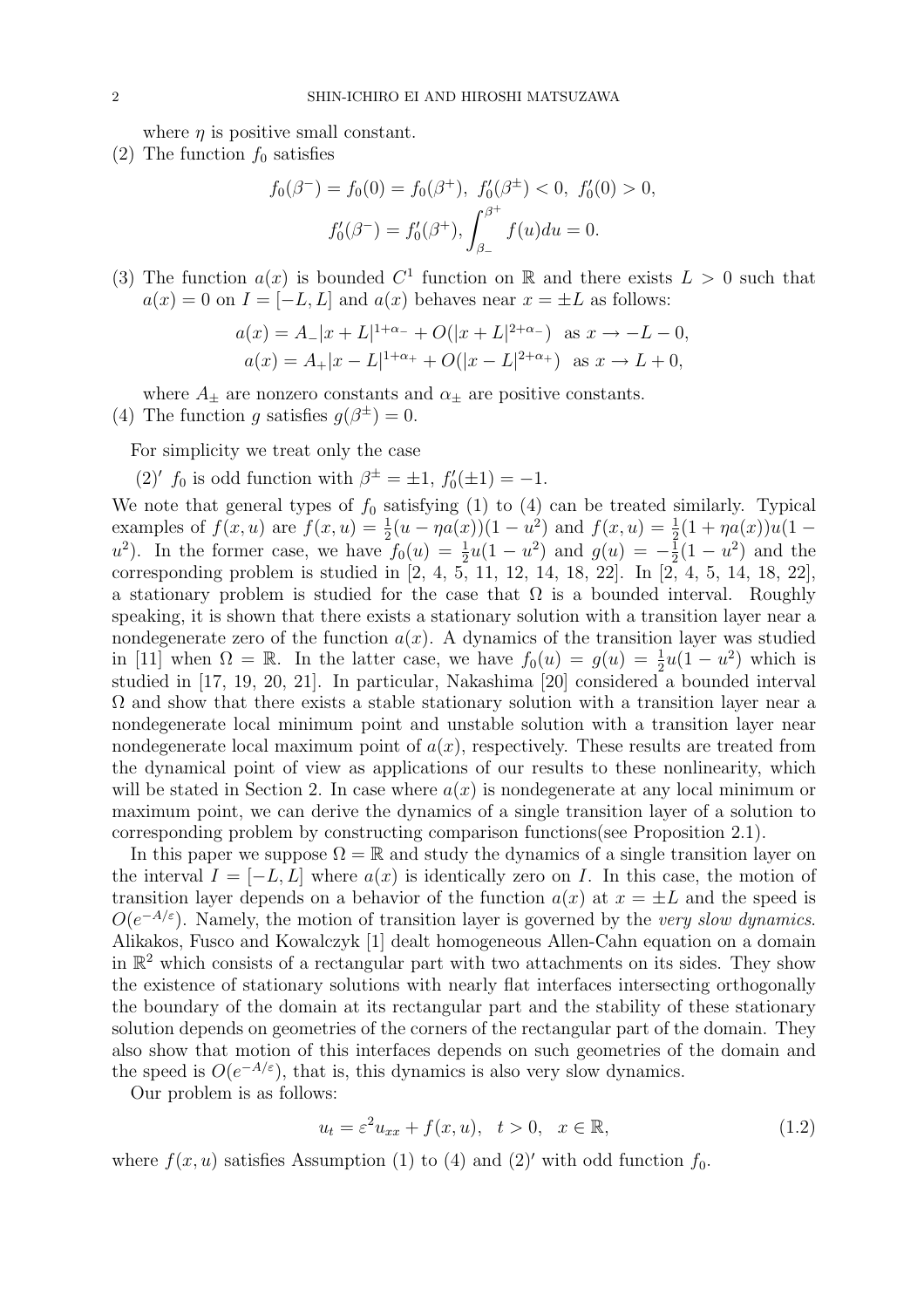At first we prepare an approximate solution. Let  $\Phi(x)$  be a function satisfying

$$
\begin{cases} \Phi_{xx} + f_0(\Phi) = 0 & \text{on } \mathbb{R}, \\ \Phi(\pm \infty) = \pm 1, \Phi(0) = 0. \end{cases}
$$

 $\Phi$  is uniquelly determined. The function  $\Phi$  has following properties

Lemma 1.1. Function  $\Phi$  satisfies:

$$
\Phi(x) = \begin{cases}\n1 - \gamma e^{-x} + O(e^{-2x}) & \text{as } x \to \infty, \\
-1 + \gamma e^x + O(e^{2x}) & \text{as } x \to -\infty, \\
\Phi_x(x) = \begin{cases}\n\gamma e^{-x} + O(e^{-2x}) & \text{as } x \to \infty, \\
\gamma e^x + O(e^{2x}) & \text{as } x \to -\infty,\n\end{cases}\n\end{cases}
$$

for some  $\gamma > 0$ .

The reader should keep in mind that the special example  $f_0(u) = \frac{1}{2}u(1 - u^2)$  leads  $\Phi(x) = \tanh(x/2).$ 

Let  $S(x) = \Phi(x/\varepsilon)$ .  $S(x)$  satisfies

$$
\begin{cases} \varepsilon^2 S_{xx} + f_0(S) = 0 & \text{on } \mathbb{R}, \\ S(\pm \infty) = \pm 1, S(0) = 0. \end{cases}
$$

We use  $S(x)$  as an approximate solution. From Lemma 1.1 we have:

$$
S(x) = \begin{cases} 1 - \gamma e^{-x/\varepsilon} + O(e^{-2x/\varepsilon}) & \text{as } x/\varepsilon \to \infty, \\ -1 + \gamma e^{x/\varepsilon} + O(e^{2x/\varepsilon}) & \text{as } x/\varepsilon \to -\infty, \end{cases}
$$
(1.3)

$$
S_x(x) = \begin{cases} \frac{\gamma}{\varepsilon} e^{-x/\varepsilon} + O(\frac{1}{\varepsilon} e^{-2x/\varepsilon}) & \text{as } x/\varepsilon \to \infty, \\ \frac{\gamma}{\varepsilon} e^{x/\varepsilon} + O(\frac{1}{\varepsilon} e^{2x/\varepsilon}) & \text{as } x/\varepsilon \to -\infty. \end{cases}
$$
(1.4)

Let us define a nonlinear operator  $\mathcal{L}(x, u)$  and  $\mathcal{L}_0(u)$  as follows:

$$
\mathcal{L}(x, u) := \varepsilon^2 u_{xx} + f(x, u), \ \mathcal{L}_0(u) := \varepsilon^2 u_{xx} + f_0(u).
$$

Let  $\Xi(l)$  be the transition operator defined by  $(\Xi(l)v)(x) = v(x - l)$  for  $v \in L^2(\mathbb{R})$ . Moreover, define the quantity

$$
\delta(l) := \sup_{x \in \mathbb{R}} |\mathcal{L}(x, \Xi(l)S(x))| (= \sup_{x \in \mathbb{R}} |\mathcal{L}(x+l, S(x))|),
$$

the set

$$
\mathcal{M} := \{ S(x-l) | l \in [-L+d, L-d] \}
$$

for a constant  $d > 0$  and the function

$$
H_0(l) := \langle \mathcal{L}(\cdot + l, S(\cdot)), S_x(\cdot) \rangle_{L^2}.
$$

For convenience we denote  $I_d = [-L+d, L-d]$ . Following lemmas hold for  $\delta(l)$  and  $H_0(l)$ . **Lemma 1.2.**  $\delta(l) = O(\varepsilon^{1+\alpha-\frac{e}{l}-(L+l)/\varepsilon} + \varepsilon^{1+\alpha+\frac{e}{l}-(L-l)/\varepsilon})$  (as  $\varepsilon \to 0$ ) holds for  $l \in I_d$ .

**Lemma 1.3.** For  $l \in I_d$ , the function  $H_0(l)$  satisfies

$$
H_0(l) = \eta \gamma^2 \{ A - g'(-1)\varepsilon^{1+\alpha_{-}} (\Gamma_{-} + O(\varepsilon))e^{-2(L+l)/\varepsilon} - A_{+}g'(1)\varepsilon^{1+\alpha_{+}} (\Gamma_{+} + O(\varepsilon))e^{-2(L-l)/\varepsilon} \} + O(e^{-c_0/\varepsilon} e^{-2(l+L)/\varepsilon} + e^{-c_0/\varepsilon} e^{-2(L-l)/\varepsilon})
$$

for some  $c_0 > 0$ , where  $\Gamma_{\pm} = \Gamma(2 + \alpha_{\pm})/2^{2+\alpha_{\pm}}$  with standard gamma function  $\Gamma$ .

Our main theorems are as follows: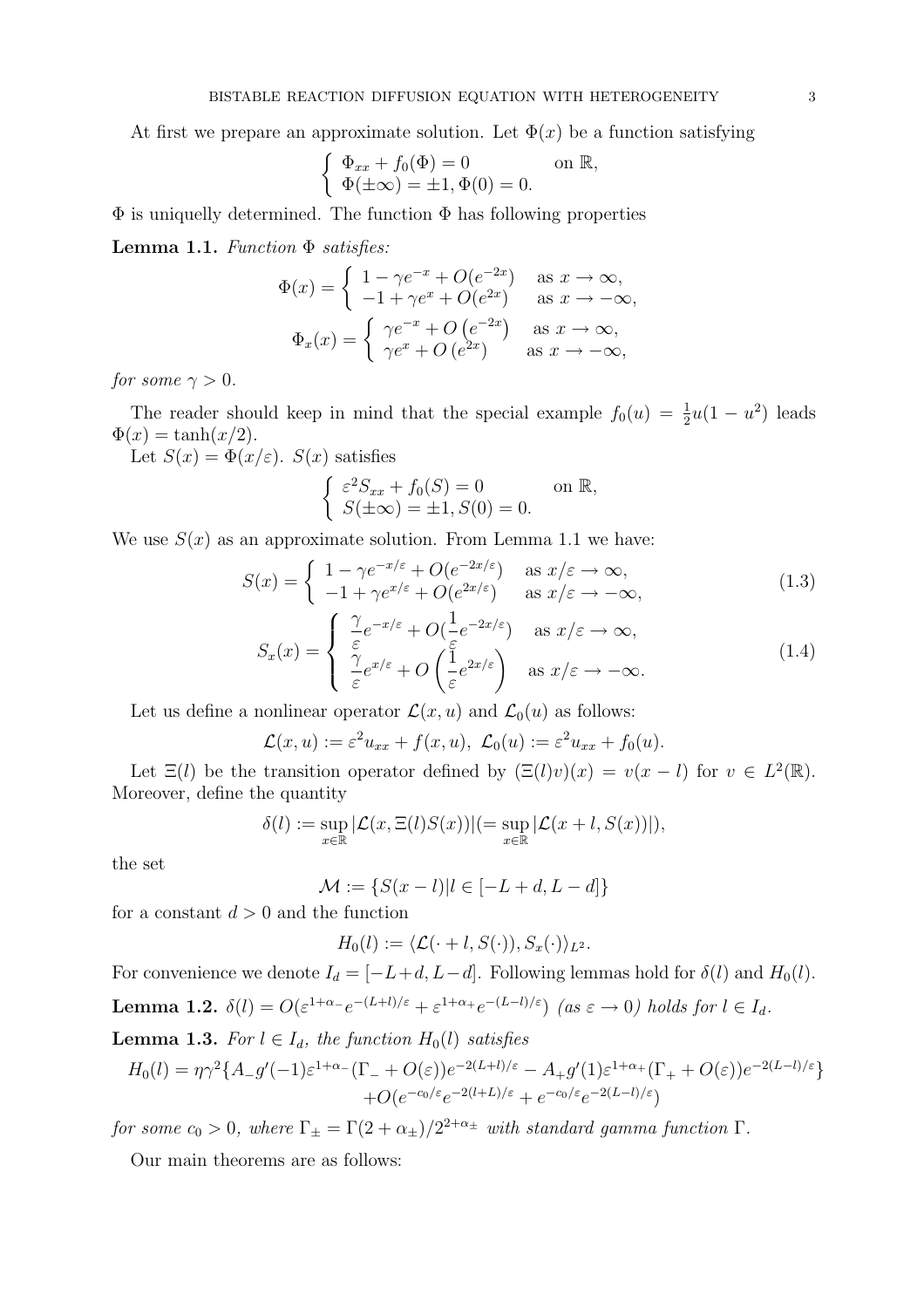**Theorem A.** Fix the constant  $\eta > 0$  arbitrarily small enough. Then there exist positive constants  $\varepsilon_0$ ,  $C_0$  and a neighborhood U of M in  $H^2(\mathbb{R})$  such that if  $0 < \varepsilon < \varepsilon_0$  and  $u(0, \cdot) \in U$ , there exist a function  $l(t) \in \mathbb{R}$  such that

$$
||u(t, \cdot) - \Xi(l(t))S(\cdot)||_{\infty} \le C_0 \delta(l(t))
$$
\n(1.5)

holds as long as  $l(t) \in I_d$ , where  $u(t, x)$  is a solution to (1.2). The function  $l(t) \in \mathbb{R}$ satisfies

$$
\dot{l} = -\frac{\varepsilon H_0(l)}{\|\Phi'\|_{L^2}^2} + O(\varepsilon \delta^2(l(t))). \tag{1.6}
$$

**Remark**. By Lemma 1.2, we have  $\delta(l)^2 = O(\varepsilon^{2(1+\alpha_-)}e^{-2(L+l)/\varepsilon} + \varepsilon^{2(1+\alpha_+)}e^{-2(L-l)/\varepsilon}).$ On the other hand by Lemma 1.3 we see that  $H_0(l)$  in (1.6) is  $O(\varepsilon^{1+\alpha-\alpha}e^{-2(L+l)/\varepsilon} +$  $\varepsilon^{1+\alpha_+}e^{-2(L-l)/\varepsilon}$  which means  $H_0(l)$  in (1.6) is necessarily dominant as long as  $l \in I_d$ for  $\varepsilon$  is sufficiently small  $\varepsilon > 0$ .

Let  $\overline{H}_0(l) := \eta \gamma^2 \{ A_g(-1) \Gamma_g \varepsilon^{1+\alpha} - e^{-2(L+l)/\varepsilon} - A_g(1) \Gamma_g \varepsilon^{1+\alpha} + e^{-2(L-l)/\varepsilon} \}$  and consider the ordinary differential equation consisting of the principal part of (1.6)

$$
\dot{l} = -\frac{\varepsilon \overline{H}_0(l)}{\|\Phi'\|_{L^2}^2}.\tag{1.7}
$$

**Theorem B.** There exists a positive constant  $C_1$  such that if (1.7) has an equilibrium  $l_{\varepsilon}^* \in I_d$ , then there exists a stationary solution u of (1.2) such that

$$
||u(\cdot) - \Xi(l_{\varepsilon}^*)S(\cdot)||_{\infty} \le C_1 \delta(l_{\varepsilon}^*).
$$

The location  $l_{\varepsilon}^{\dagger}$  of the transition layer of u satisfies

$$
l_{\varepsilon}^{\dagger} = l_{\varepsilon}^* + O(\varepsilon^{1+\alpha_-} + \varepsilon^{1+\alpha_+}).
$$

In particular  $l^*_{\varepsilon}$  is given by

$$
l_{\varepsilon}^{*} = \frac{\alpha_{-} - \alpha_{+}}{2} \varepsilon \log \varepsilon + \frac{\varepsilon}{2} \log \left| \frac{A_{-}g'(-1)\Gamma_{-}}{A_{+}g'(1)\Gamma_{+}} \right|.
$$

Moreover this stationary solution is stable if  $\overline{H}_0^{\prime}$  $\int_0^{\prime}(l_{\varepsilon}^*)$  > 0 and unstable if  $\overline{H}_{0}^{\prime}$  $_{0}^{\prime}(l_{\varepsilon}^{*})$  < 0.

**Remark**. We can easily show that there exists  $l_{\varepsilon}^{**} \in I_d$  such that  $H_0(l_{\varepsilon}^{**}) = 0$  and  $l_{\varepsilon}^{**} = l_{\varepsilon}^* + O(\varepsilon^2).$ 

Theorem B says that a location of the transition layer of the stationary solution approaches the middle point of I as  $\varepsilon \to 0$  due to the special hypothesis  $f'_0(1) = f'_0(-1)$  in  $(2)$ '.

The paper is organized in the following way: In Section 2 we apply our main theorems to two examples of  $f(x, u) = \frac{1}{2}(u - \eta a(x))(1 - u^2)$  and  $f(x, u) = \frac{1}{2}(1 + \eta a(x))u(1 - u^2)$ and analyze the dynamics of a transition layer. We will show that our results give some extensions of well known results from the viewpoint of dynamical system (for example [2, 4, 5, 14, 19, 20]). In Section 3 we proof Lemmas 1.2 and 1.3. In Section 4 is devoted to the proof our main theorems. The main tools for the proofs are the invariant manifold theory used in [6]. The main idea to apply the methods in [6] to our problem with spatial inhomogeneity is that we can see the spatial inhomogeneity as a perturbation of the spatially homogeneous problem in our setting.

We can apply our method to the dynamics of pulse like localaized patterns in reaction diffusion systems such as Gierer-Meinhardt system. Applications to reaction diffusion systems will be mentioned in the forthcoming paper [9].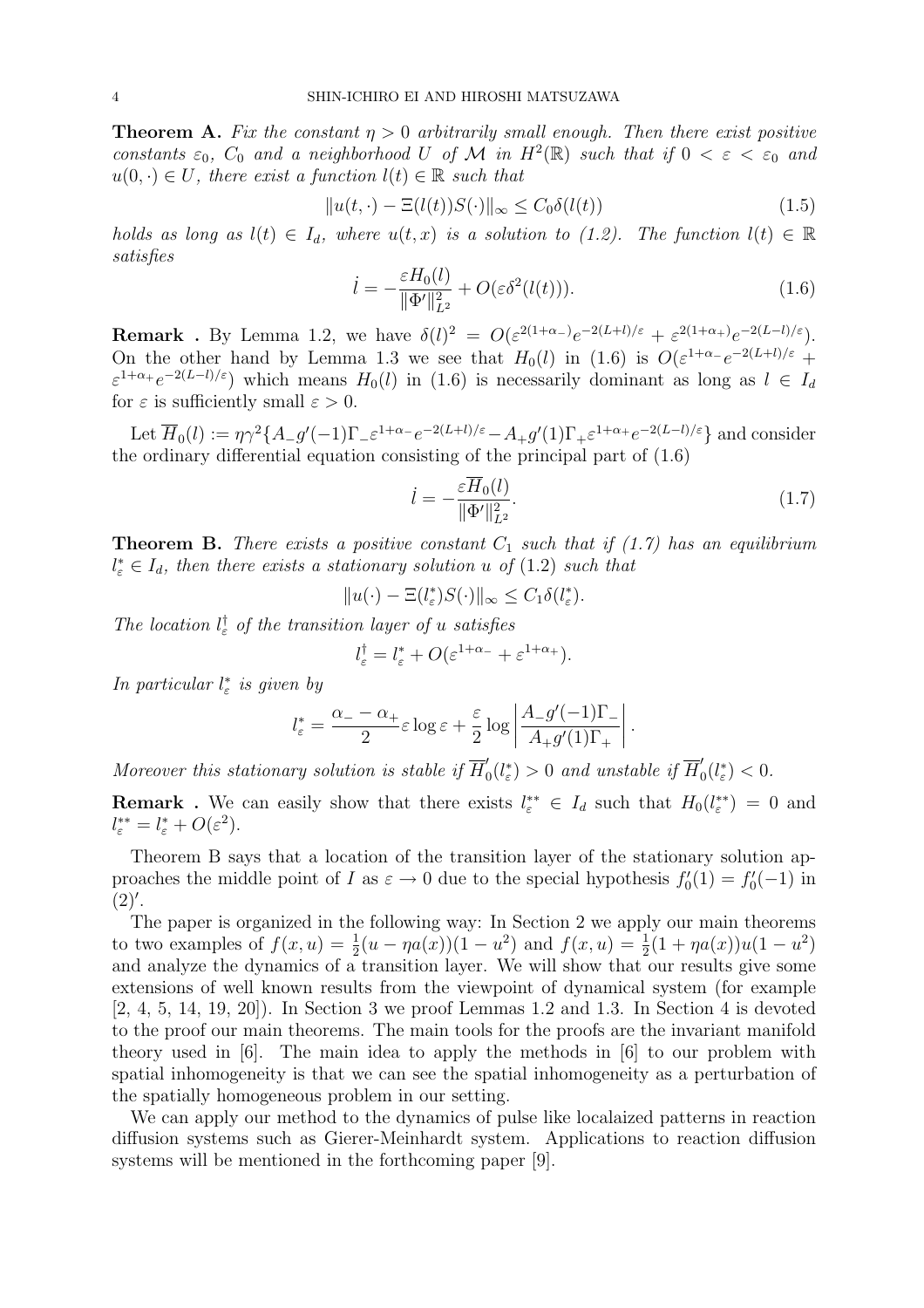#### 2. Applications

In this section we apply our main theorems to the problems with well known nonlinearities  $f(x, u) = \frac{1}{2}(u - \eta a(x))(1 - u^2)$  and  $f(x, u) = \frac{1}{2}(1 + \eta a(x))u(1 - u^2)$ .

2.1. The case when  $f(x, u) = \frac{1}{2}(u - \eta a(x))(1 - u^2)$ . In this subsection we assume  $f(x, u) = \frac{1}{2}(u - \eta a(x))(1 - u^2)$ . In this case, this equation appears in Fisher's model of the propagation of genetic composition in a population [10, 13]. The problem has been well studied for a bounded domain  $\Omega$ . In this model, each individual of the population living in the habitat  $\Omega$  belongs to one of three possible genotypes as a a and AA and a solution  $u(x, t) \in [-1, 1]$  denotes the frequency of the allele a in the population at the point x at time  $t \geq 0$ . The bistability of nonlinearity represents that a population in which the fitness of the heterozygote Aa is inferior to the fitness of the homozygotes aa and AA, who are competing with each other for territories in the habitat. In this setting we consider the case when the habitat has nonuniform environment which is expressed by the function  $\eta a(\cdot): \Omega \to (-1,1)$  in the nonlinearity f. We shall assume that there are two regions  $\Omega_+$ ,  $\Omega_- \subset \Omega$  such that in the region  $\Omega_+$  the genotype as has a selective advantage over the other genotypes and in  $\Omega$  the genotype AA has a selective advantage over the other genotypes. The set  $\Omega_{+}$  (or  $\Omega_{-}$ ) where aa (or AA) is favored is readily described in terms of the function  $a(x)$ :

$$
\Omega_- := \{ x \in \Omega | a(x) < 0 \}, \ \ \Omega_+ := \{ x \in \Omega | a(x) > 0 \}.
$$

The stationary problem of this problem on bounded interval  $(0, 1)$  is well studied. Let  $\Omega_0 = \{x \in \Omega | a(x) = 0\}$ . Angenent, Mallet-Paret and Peletier [2] proved the existence of stable solution  $u_{\varepsilon}$  which possess a single transition layer near an  $x_0 \in \Omega_0$  with  $u'_{\varepsilon}(x_0)a'(x_0) < 0$  when  $\varepsilon$  is small and  $u_{\varepsilon}$  close to  $-1$  and 1 on compact subsets of  $\Omega_+$  and  $\Omega_{-}$ . They used a sub and supersolution method to construct the solution  $u_{\varepsilon}$ . Dancer and Yan [4], constructed solutions having transition layers near the set  $\Omega_0$  in higher dimensional spaces by using variational method. Hale and Sakamoto [14] discussed about an unstable solution  $u_{\varepsilon}$  which possesses a single transition layer near an  $x_0 \in \Omega_0$  with  $u'(x<sub>\varepsilon</sub>)a'(x_0) > 0$ . Dancer and Yan [5] also constructed an unstable radially symmetric stationary solution  $u_{\varepsilon}$  in n dimensional ball. In [11], Fife and Hsiao studied the dynamics of the transition layer when  $\Omega = \mathbb{R}$ . They showed that the motion of the transition layer  $l(t)$  is approximately governed by the equation

$$
\frac{dl}{dt} = \varepsilon \eta a(l).
$$

We note that in this case we do not need the smallness of *η*. In [7], Ei, Kuwamura and Morita derived this equation formally by using variational method when  $\Omega$  is bounded interval.

In these results they assume that  $a'(x_0) \neq 0$  at any  $x_0 \in \Omega_0$ . Although Dancer and Yan [4] considered the case when the set  $\Omega_0$  contains an interval and constructed a stationary solution with transition layers near the set  $\Omega_0$ , the precise configuration of the transition layer have not been known. From the population genetics point of view, it is natural to consider a setting that the set  $\Omega_0$  contains an interval. Hence it is important to decide the configuration of transition layers of stationary solutions as well as the dynamics in this setting.

In this case 
$$
f_0(u) = \frac{1}{2}u(1 - u^2)
$$
 and  $g(u) = -\frac{1}{2}(1 - u^2)$ . Since  $g'(\pm 1) = \pm 1$ , we have  
\n
$$
\overline{H}_0(l) = \eta \gamma^2 \{-A_{-}\Gamma_{-} \varepsilon^{1+\alpha_{-}} e^{-2(L+l)/\varepsilon} - A_{+}\Gamma_{+} \varepsilon^{1+\alpha_{+}} e^{-2(L-l)/\varepsilon} \}.
$$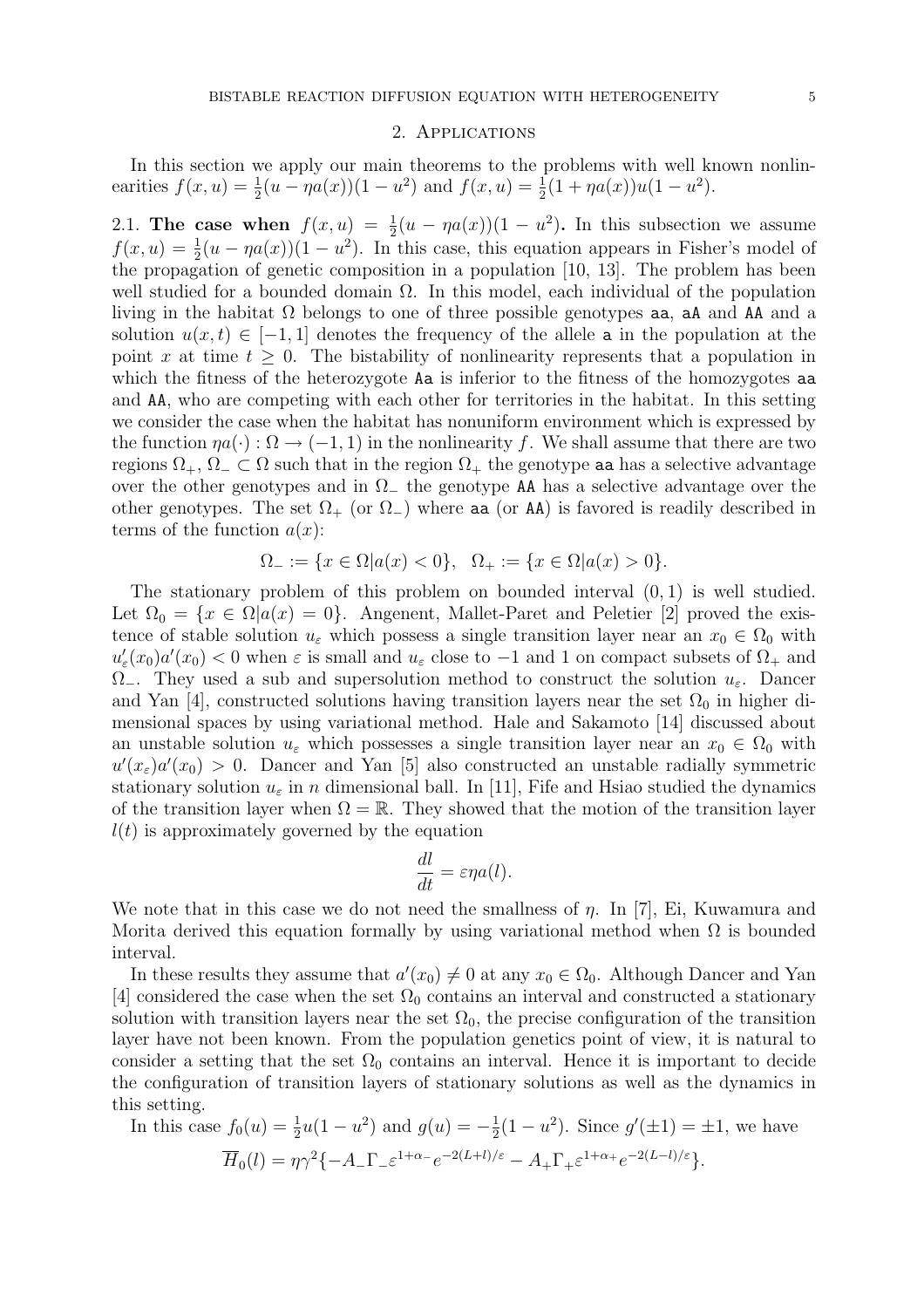The dynamics of the transition layer on the interval  $I_d$  is essentially governed by the equation  $\hat{l} = -\varepsilon \overline{H}_0(l)/\|\Phi\|_{L^2}^2$  which is determined by signs of constants  $A_-$  and  $A_+$ .

At first we can see that if  $A_{-}A_{+} > 0$ , then  $H_0(l)$  has constant sign on  $I_d$ . Hence, problem (1.2) does not have stationary solution with transition layer on  $I_d$ . In fact, the case where  $A_{-} > 0$  and  $A_{+} > 0$ ,  $H_{0}(l) < 0$  on  $I_{d}$  holds. Since  $l > 0$  in this case, the transition layer move to the right. From the view point of the potential function  $W(x, u) = -\int_{-1}^{u} f(x, s)ds$ , the state  $u = -1$  is more stable than  $u = 1$  near the set  $I_d$ . In this case, the transition layer of the solution moves to right to take values close to −1 as much as possible in a large region near the interval  $I_d$ . We can analyze similar situation in the case where  $A_{-} < 0$  and  $A_{+} < 0$ .



FIGURE 1. The dynamics of transition layer: Case  $A_ > 0$ ,  $A_+ > 0$ .

When if  $A_{-}A_{+} < 0$ , a simple calculation leads that the zero  $l_{\varepsilon}^{*}$  of  $\overline{H}_{0}(l)$  is given by

$$
l_{\varepsilon}^* := \frac{\alpha_- - \alpha_+}{2} \varepsilon \log \varepsilon + \frac{\varepsilon}{2} \log \left( -\frac{A_- \Gamma_-}{A_+ \Gamma_+} \right).
$$

From Theorem B, we can say that there exists a stationary solution  $u_{\varepsilon}$  of (1.2) such that

$$
||u_{\varepsilon}(\cdot) - \Xi(l_{\varepsilon}^{*})S(\cdot)||_{\infty} \leq C_{1}\delta(l_{\varepsilon}^{*})
$$

and their stability is determined by the sign of  $\overline{H}'_0$  $\int_0^{\prime}(l_{\varepsilon}^*)$ . If  $A_{-}>0$  and  $A_{+}<0$ , then we can see easily that  $\overline{H}'_0$  $\mathcal{L}_0(l^*_{\varepsilon}) > 0$  and the stationary solution is stable. More precisely, since  $\overline{H}_0(l) < 0$  for  $l < l^*_{\varepsilon}$  and  $\overline{H}_0(l) > 0$  for  $l > l^*_{\varepsilon}$ , we have  $l > 0$  for  $l < l^*_{\varepsilon}$  and  $l < 0$  for  $l > l^*_{\varepsilon}$ . Hence the dynamics of the transition layer is as in the Figure 2. Similary we can analyze



FIGURE 2. The dynamics of transition layer: Case  $A_ > 0$ ,  $A_ + < 0$ . the dynamics in the case where  $A_{-}$  < 0 and  $A_{+}$  > 0 (see Figure 3).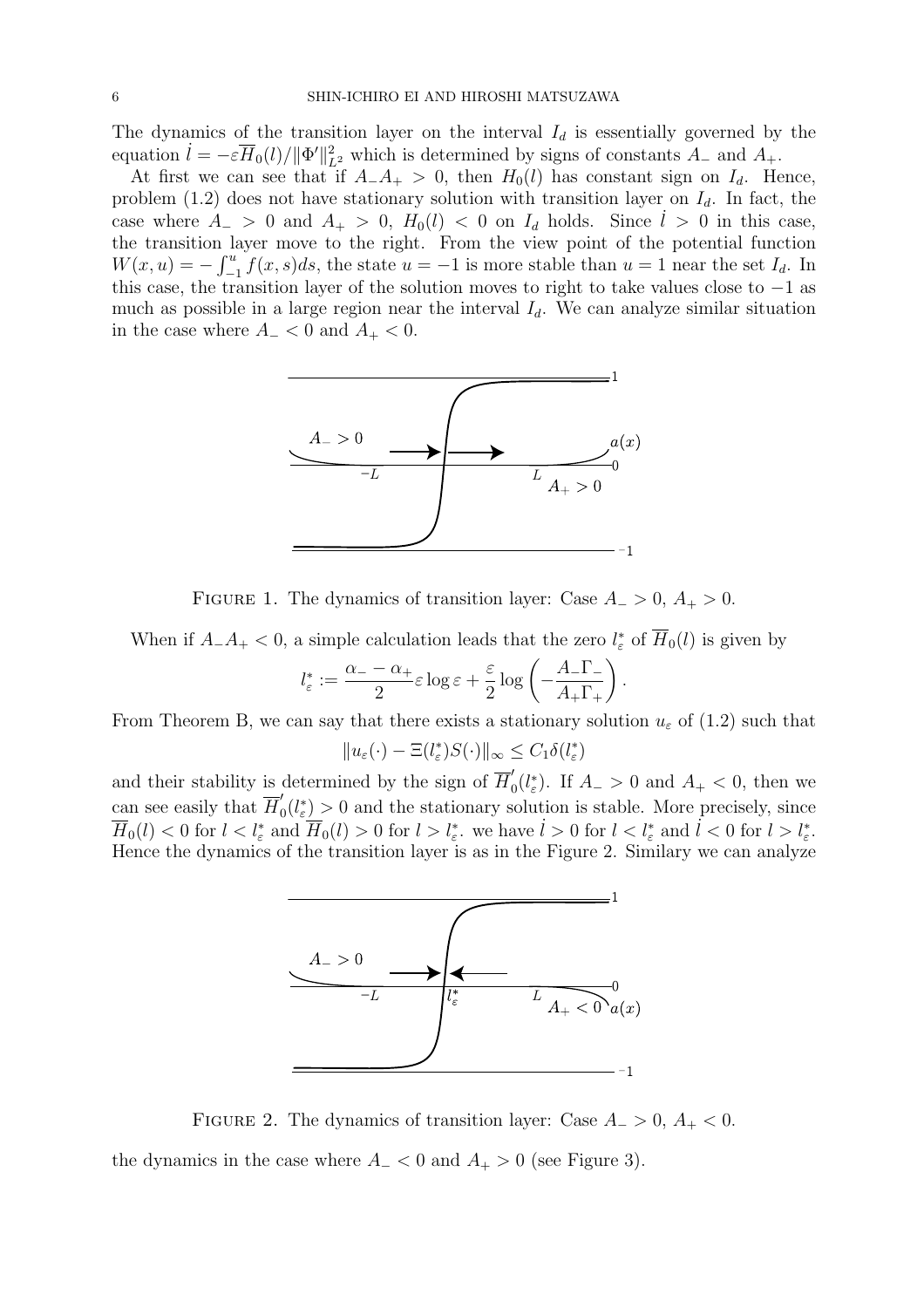

FIGURE 3. The dynamics of transition layer: Case  $A_$  < 0,  $A_+$  > 0.

2.2. The case when  $f(x, u) = \frac{1}{2}(1 + \eta a(x))u(1 - u^2)$ . In this subsection we assume  $f(x, u) = \frac{1}{2}(1 + \eta a(x))u(1 - u^2)$ . In this case  $f_0(u) = g(u) = \frac{1}{2}u(1 - u^2)$ . This equation appears in phase transition problem. The stationary problem on a bounded interval is well studied in [17, 19, 20, 21]. In [20] Nakashima showed that there exists of a stable solution with single transition layer near a nondegenerate local minimum point of  $a(x)$  and an unstable solution with multiple transition layers near a nondegenerate local maximum point of  $a(x)$ . In case where  $a(x)$  does not degenerate at any local minimum and maximum point, the motion of a transition layer is given by the following proposition.

**Proposition 2.1.** Let  $b(x) = 1 + \eta a(x)$ . If  $u(0, x)$  is close to  $\Phi(\sqrt{b(l)}(x-l)/\varepsilon)$  for some  $l \in \mathbb{R}$ . Then there exists a function  $l(t)$  of  $t \geq 0$  such that the solution  $u(t, x)$  to (1.1) is  $a \in \mathbb{R}$ . Then there exists a function  $u(t)$  of  $t \geq 0$  such that the solutio<br>close to  $\Phi(\sqrt{b(l(t))}(x - l(t))/\varepsilon)$  for  $x \in \mathbb{R}$  and  $t > 0$  and  $l(t)$  satisfies

$$
\frac{dl}{dt} = \varepsilon^2 \frac{d}{dl} (\log b(l)) + O(\varepsilon^3).
$$

We note that these results do not need the smallness of  $\eta$ . This proposition is shown in [8] by constructing suitable sub- and supersolution. This results says that the transition layer moves toward the direction where the value of the function  $a(x)$  is smaller.

Now we apply our results to this nonlinearity. Since  $g'(\pm 1) = -1$ , we have

$$
\overline{H}_0(l) = -\eta \gamma^2 \{ A_- \Gamma_- \varepsilon^{1+\alpha_-} e^{-2(L+l)/\varepsilon} + A_+ \Gamma_+ \varepsilon^{1+\alpha_+} e^{-2(L-l)/\varepsilon} \}.
$$

The dynamics of a transition layer on the interval  $I_d$  is governed by the equation  $\dot{l} =$  $-\varepsilon \overline{H}_0(l)/\|\Phi'\|_{L^2}^2$  and we see this is determined by signs of constants  $A_-$  and  $A_+$ .

At first we can see that if  $A_{-}A_{+} < 0$ , then  $H_0(l)$  has constant sign on  $I_d$ . Hence, problem (1.2) does not have stationary solution with transition layer on  $I_d$ . The case where  $A_{-} > 0$  and  $A_{+} < 0$ ,  $H_0(l) < 0$  holds on  $I_d$ . Since  $l > 0$  in this case, the transition layer moves to the right (see Figure 4).

When  $A_{-}A_{+} > 0$ , a simple calculation similar to subsection 2.1 leads that the zero  $l_{\varepsilon}^{*}$ of  $\overline{H}_0(l)$  is given by

$$
l_{\varepsilon}^*:=\frac{\alpha_--\alpha_+}{2}\varepsilon\log{\varepsilon}+\frac{\varepsilon}{2}\log\frac{A_-\Gamma_-}{A_+\Gamma_+}.
$$

From Theorem B, we can say that there exists stationary solution  $u_{\varepsilon}$  of (1.2) such that

$$
||u_{\varepsilon}(\cdot)-\Xi(l_{\varepsilon}^*)S(\cdot)||_{\infty}\leq C_1\delta(l_{\varepsilon}^*)
$$

and the stability is determined by the sign of  $\overline{H}'_0$  $\int_0'(l_\varepsilon^*)$ . If  $A_- > 0$  and  $A_+ > 0$  (resp  $A_ < 0$ and  $A_+ < 0$ , we can see easily that  $\overline{H}'_0$  $\eta_0'(l_{\varepsilon}^*) > 0$  (resp  $\overline{H}'_0$  $\int_0^{\prime}(l_{\varepsilon}^*)$  < 0) and the stationary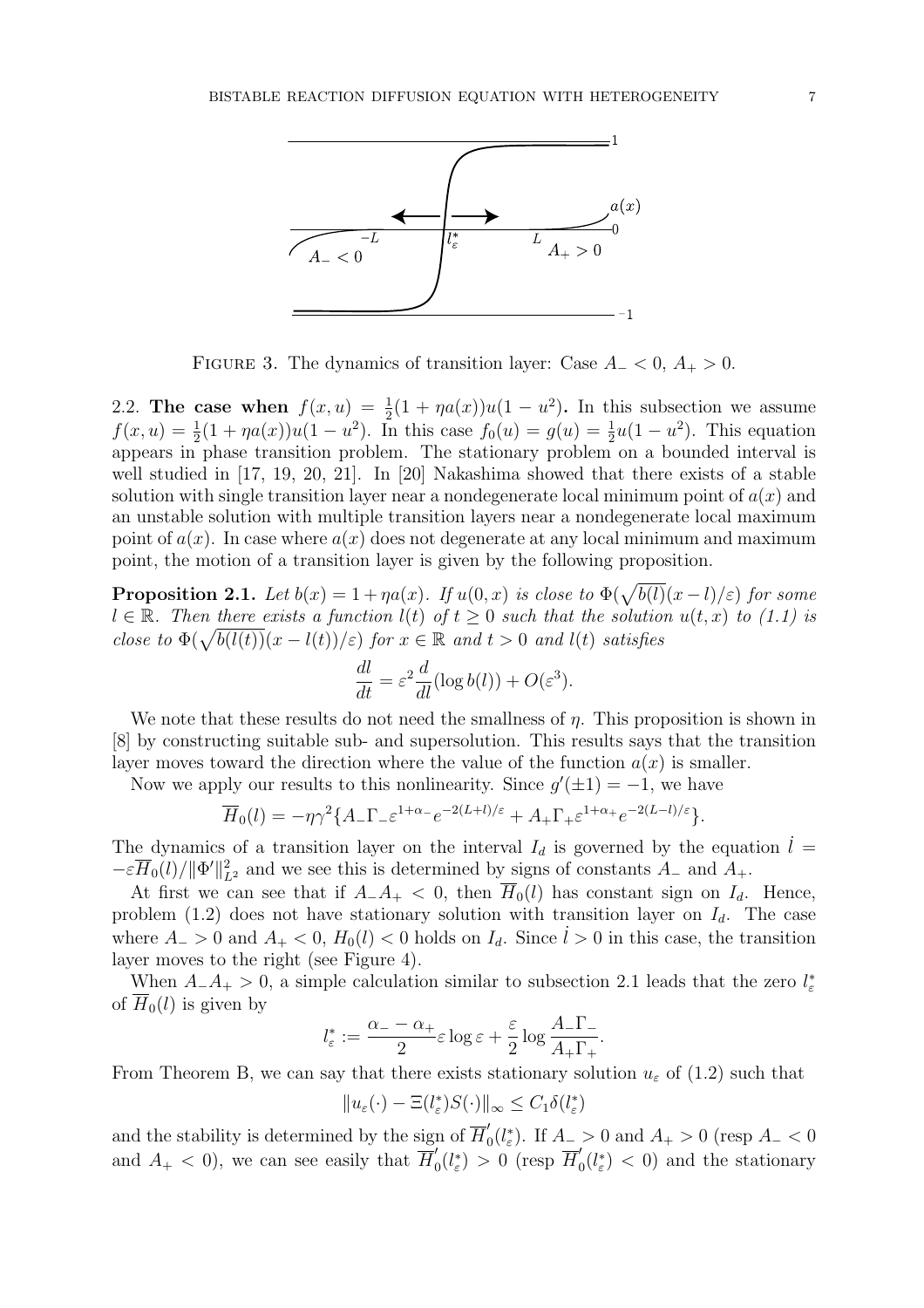

FIGURE 4. The dynamics of transition layer: Case  $A_ > 0$ ,  $A_ + < 0$ .

solution is stable(resp. unstable). When  $A_{-} > 0$  and  $A_{+} > 0$  (resp.  $A_{-} < 0$  and  $A_{+} < 0$ ) we note that the function  $a(x)$  takes local minimum(resp. maximum) on the interval I and our result gives an extension of the result in [20]. More precisely, since  $\overline{H}_0(l) < 0$  for  $l < l^*_{\varepsilon}$  and  $\overline{H}_0(l) > 0$  for  $l > l^*_{\varepsilon}$  when  $A_{-} > 0$  and  $A_{+} > 0$ , we have  $l > 0$  for  $l < l^*_{\varepsilon}$  and  $l < 0$  for  $l > l_{\varepsilon}^*$ . Hence the dynamics of the transition layer is as in Figure 5. We can analyze similar situation in the case where  $A_$  < 0 and  $A_$  < 0 (see Figure 6).



FIGURE 5. The dynamics of transition layer: Case  $A_ > 0$ ,  $A_+ > 0$ .



FIGURE 6. The dynamics of transition layer: Case  $A_$  < 0,  $A_$  < 0.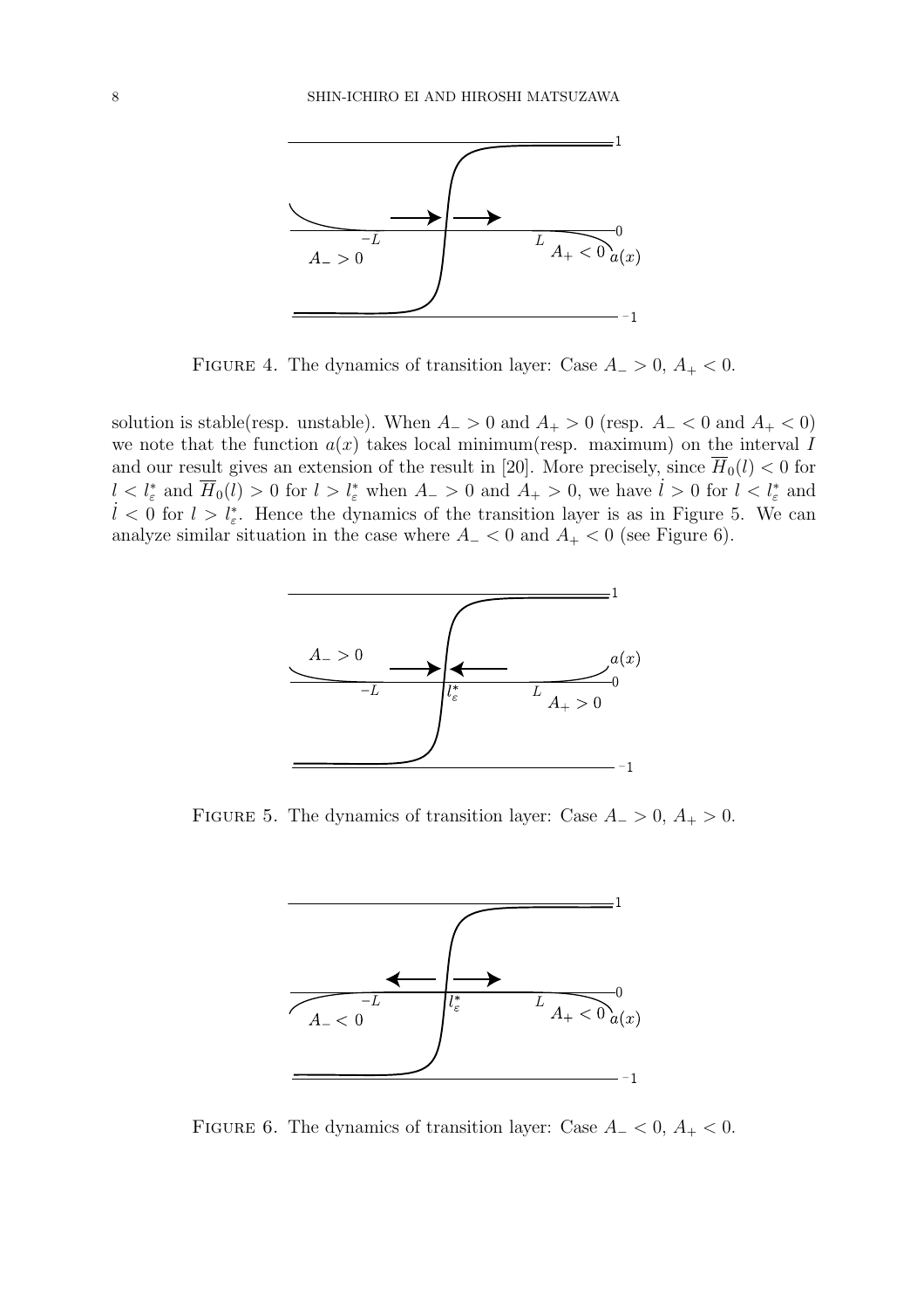## 3. Proofs of Lemmas 1.2 and 1.3

Proof of Lemma 1.2. Since  $\mathcal{L}(x, u) = \mathcal{L}_0(u) + \eta a(x)g(u)$  and  $\mathcal{L}_0(S(x)) = 0$ ,  $\mathcal{L}(x+l, S(x)) =$  $\eta a(x+l)g(S(x))$  holds. At first we note that we have

$$
g(S) = g'(\pm 1)(S \mp 1) + O((S \mp 1)^2). \tag{3.1}
$$

by since  $g(\pm 1) = 0$ . Since  $a(x + l) = 0$  on  $[-L - l, L - l]$  we estimete  $|\eta a(x + l)g(S(x))|$ on  $(-\infty, -(L+l)]$  and  $[L-l, +\infty)$ . We estimate only on  $(-\infty, -(L+l)]$  because we can estimate this on  $[L - l, +\infty)$  similar way. We note that for some  $r > 0$  the function  $a(x + l)$  satisfies  $|a(x + l)| \le C|x + l + L|^{1+\alpha_-}$  on  $[-(L + l + r), -(L + l)]$ . Using this, (1.3), (1.4) and (3.1) we find that on  $[-(L+l+r), -(L+l)]$ 

$$
|a(x+l)g(S)| \leq C|x+l+L|^{1+\alpha_{-}}\{|g'(-1)|(S+1)+O((S+1)^{2})\}
$$
  
 
$$
\leq C'|x+l+L|^{1+\alpha_{-}}e^{x/\varepsilon}.
$$

Hence

$$
\sup_{x \in [-(L+l+r), -(L+r)]} |a(x+l)g(S)| \leq C' \sup_{x \in [-(L+l+r), -(L+l)]} |x+l+L|^{1+\alpha_{-}} e^{x/\varepsilon}
$$
  
= C'  $\sup_{t \in [0,r]} t^{1+\alpha_{-}} e^{-t/\varepsilon} e^{-(L+l)/\varepsilon}$   
= C''  $\varepsilon^{1+\alpha_{-}} e^{-(L+l)/\varepsilon}$ .

On the other hand we have

$$
\sup_{x \in (-\infty, -(L+l+r)]} |a(x+l)g(S)| \le Ce^{-(L+l)/\varepsilon} e^{-r/\varepsilon}.
$$

We can estimate  $|a(x+l)g(S)|$  on  $[L-l,+\infty)$  similarly and this complete the proof of Lemma 1.2.  $\Box$ 

Proof of Lemma 1.3. Since  $H_0(l) = \langle \mathcal{L}(\cdot + l, S(\cdot)), S_x(\cdot) \rangle = \langle \eta a(\cdot + l)g(S(\cdot)), S_x(\cdot) \rangle_{L^2}$ , we compute  $\langle \eta a(x + l)q(S(x)), S_x(x)\rangle_{L^2}$  as follows.

$$
\langle \eta a(\cdot + l)g(S(\cdot)), S_x(\cdot) \rangle_{L^2}
$$
\n
$$
= \int_{-\infty}^{\infty} \eta a(x + l)g(S(x))S_x(x)dx
$$
\n
$$
= -\int_{-\infty}^{-L-l} a(x + l)g(S(x))S_x(x)dx - \int_{L-l}^{\infty} \eta a(x + l)g(S(x))S_x(x)dx
$$
\n
$$
= \int_{-\infty}^{-L-l} a(x + l)\{g'(-1)(S + 1) + O((S + 1)^2)\}S_x(x)dx
$$
\n
$$
+ \int_{L-l}^{\infty} a(x + l)\{g'(1)(S - 1) + O((S - 1)^2)\}S_x(x)dx.
$$

We decompose above two integrals as

$$
\begin{array}{lcl} \displaystyle \int_{-\infty}^{-L-l} + \int_{L-l}^{\infty} & = & \displaystyle \int_{-\infty}^{-L-l-r} + \int_{-L-l-r}^{-L-l} + \int_{L-l}^{L-l+r} + \int_{L-l+r}^{\infty} \\ & = & I_1 + I_2 + I_3 + I_4 \end{array}
$$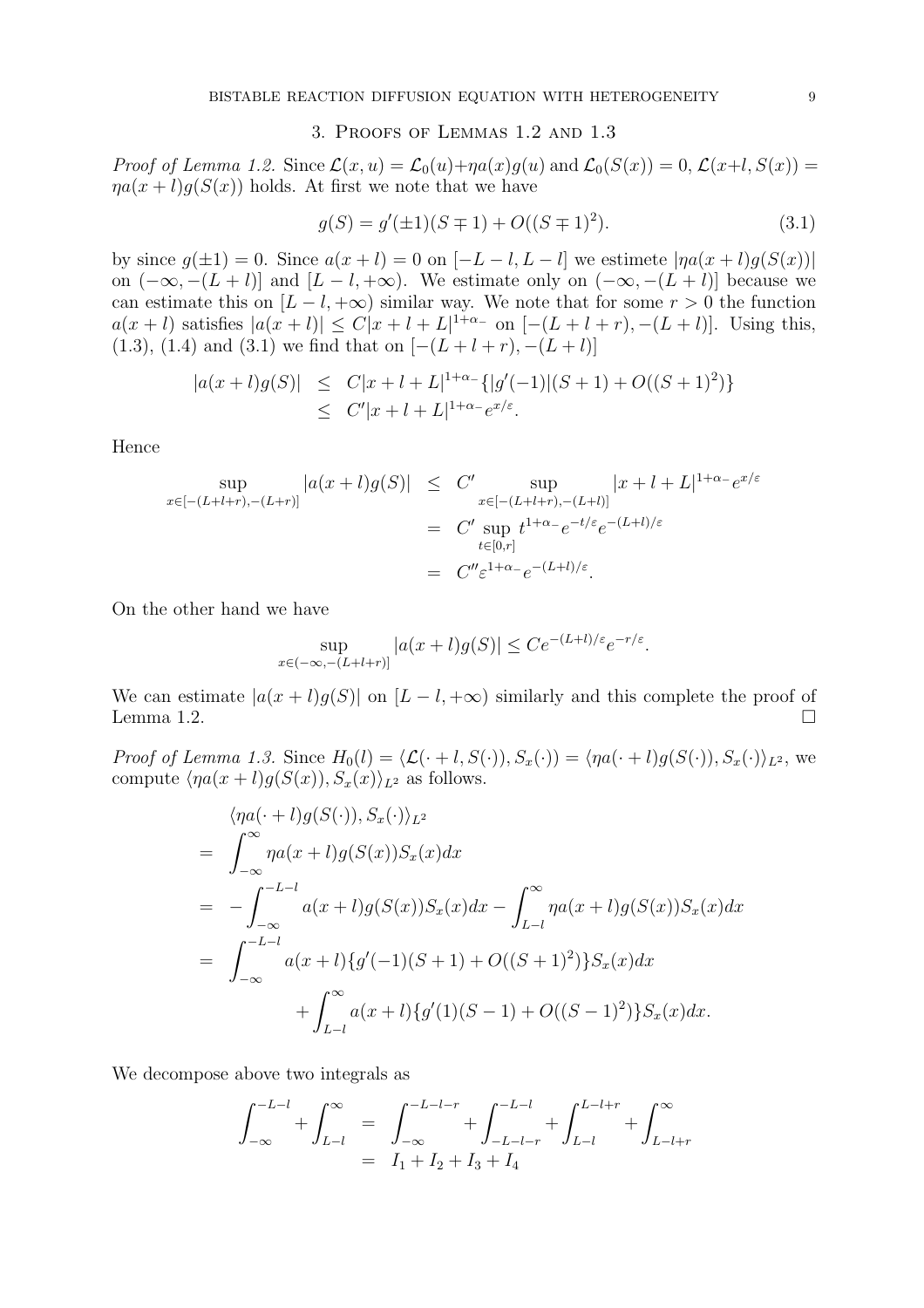for small fixed  $r > 0$ . First we estimate integrals  $I_1$  and  $I_4$ . Using asymptotic forms for S and  $S_x$  (see (1.3), (1.4)), we have ½  $\overline{a}$ 

$$
g(S(x))S_x(x) = \{\gamma g'(-1)e^{x/\varepsilon} + O(e^{2x/\varepsilon})\} \left\{ \frac{\gamma}{\varepsilon} e^{x/\varepsilon} + O\left(\frac{1}{\varepsilon} e^{2x/\varepsilon}\right) \right\}
$$
  

$$
= \frac{\gamma^2}{\varepsilon} g'(-1)e^{2x/\varepsilon} + O\left(\frac{1}{\varepsilon} e^{3x/\varepsilon}\right). \tag{3.2}
$$

Substituting  $(3.2)$  into the integral  $I_1$ , we have

$$
I_1 = -\int_{-\infty}^{-L-l-r} \eta a(x+l) \left\{ \frac{\gamma^2}{\varepsilon} g'(-1) e^{2x/\varepsilon} + O\left(\frac{1}{\varepsilon} e^{3x/\varepsilon}\right) \right\} dx.
$$

Since  $a(x)$  is a bounded function, we can estimate

$$
|I_1| \leq \frac{C}{\varepsilon} \int_{-\infty}^{-L-r} e^{2(x-l)/\varepsilon} dx = Ce^{2(-L-l-r)/\varepsilon} = Ce^{-2(L+l)/\varepsilon} e^{-2r/\varepsilon}.
$$

Similarly we can show

$$
|I_4| \le Ce^{-2(L-l)/\varepsilon}e^{-2r/\varepsilon}.
$$

Next we compute  $I_2$  and  $I_3$ . Substituting (3.2) into the integral  $I_2$  and using the assumption on  $a(x)$ , we obtain

$$
I_2 = \int_{-L-l-r}^{-L-l} \eta \left\{ A_- |x+L+l|^{1+\alpha_-} + O(|x+L+l|^{2+\alpha_-}) \right\} \left\{ \frac{\gamma^2}{\varepsilon} e^{2x/\varepsilon} + O\left( \frac{1}{\varepsilon^2} e^{3x/\varepsilon} \right) \right\} dx.
$$

The substitution  $-L - l - x = t$  to the integral  $I_2$ , leads

$$
I_2 = -\int_r^0 \eta \left\{ A_- t^{1+\alpha_-} + O(t^{2+\alpha_-}) \right\} \left\{ \frac{\gamma^2}{\varepsilon} g'(-1) e^{-2(L+l)/\varepsilon} e^{-2t/\varepsilon} + O\left( \frac{1}{\varepsilon^2} e^{-3(l+L)/\varepsilon} e^{-3t/\varepsilon} \right) \right\} dt
$$
  
= 
$$
\int_0^r \eta \left\{ A_- t^{1+\alpha_-} + O(t^{2+\alpha_-}) \right\} \left\{ \frac{\gamma^2}{\varepsilon} g'(-1) e^{-2(l+L)/\varepsilon} e^{-2t/\varepsilon} + O\left( \frac{1}{\varepsilon^2} e^{-3(l+L)/\varepsilon} e^{-3t/\varepsilon} \right) \right\} dt
$$

Next the substitution  $2t = \varepsilon s$  and note that  $l \in I_d$  implies

$$
I_2 = \int_0^{2r/\varepsilon} \eta \left\{ A - \left(\frac{\varepsilon s}{2}\right)^{1+\alpha_-} + O\left(\left(\frac{\varepsilon s}{2}\right)^{2+\alpha_-}\right) \right\}
$$
  

$$
\times \left\{ \frac{\gamma^2}{\varepsilon} g'(-1) e^{-2(l+L)/\varepsilon} e^{-s} + O\left(\frac{1}{\varepsilon} e^{-3(l+L)/\varepsilon} e^{-3s/2}\right) \right\} \frac{\varepsilon}{2} ds
$$
  

$$
= \eta \frac{\gamma^2}{2^{2+\alpha_-}} A - g'(-1) e^{-2(l+L)/\varepsilon} \varepsilon^{1+\alpha_-} \left( \int_0^{2r/\varepsilon} s^{1+\alpha_-} e^{-s} ds + O(\varepsilon) \right) + O(e^{-2(l+L)/\varepsilon}) e^{-c_0/\varepsilon}
$$
  

$$
= \eta \frac{\gamma^2}{2^{2+\alpha_-}} A - g'(-1) e^{-2(l+L)/\varepsilon} \varepsilon^{1+\alpha_-} (\Gamma(2+\alpha_-) + O(\varepsilon)) + O(e^{-2(L+l)/\varepsilon}) e^{-c_0/\varepsilon}
$$

for some  $c_0 > 0$ . Similarly, it is shown that

$$
I_3 = -\eta A_+ g'(1) \frac{\gamma^2}{2^{2+\alpha_+}} e^{-2(L-l)/\varepsilon} \varepsilon^{1+\alpha_+} (\Gamma(2+\alpha_+) + O(\varepsilon)) + O(e^{-2(L-l)/\varepsilon}) e^{-c_0/\varepsilon}
$$

Thus we obtain

$$
\langle a(\cdot+l)g(S(\cdot)), S_x(\cdot)\rangle_{L^2}
$$
  
=  $\eta\gamma^2 \left\{ A_g'(-1) \left( \frac{\Gamma(2+\alpha_-)}{2^{2+\alpha_-}} + O(\varepsilon) \right) \varepsilon^{1+\alpha_-} e^{-2(l+L)/\varepsilon} \right\}$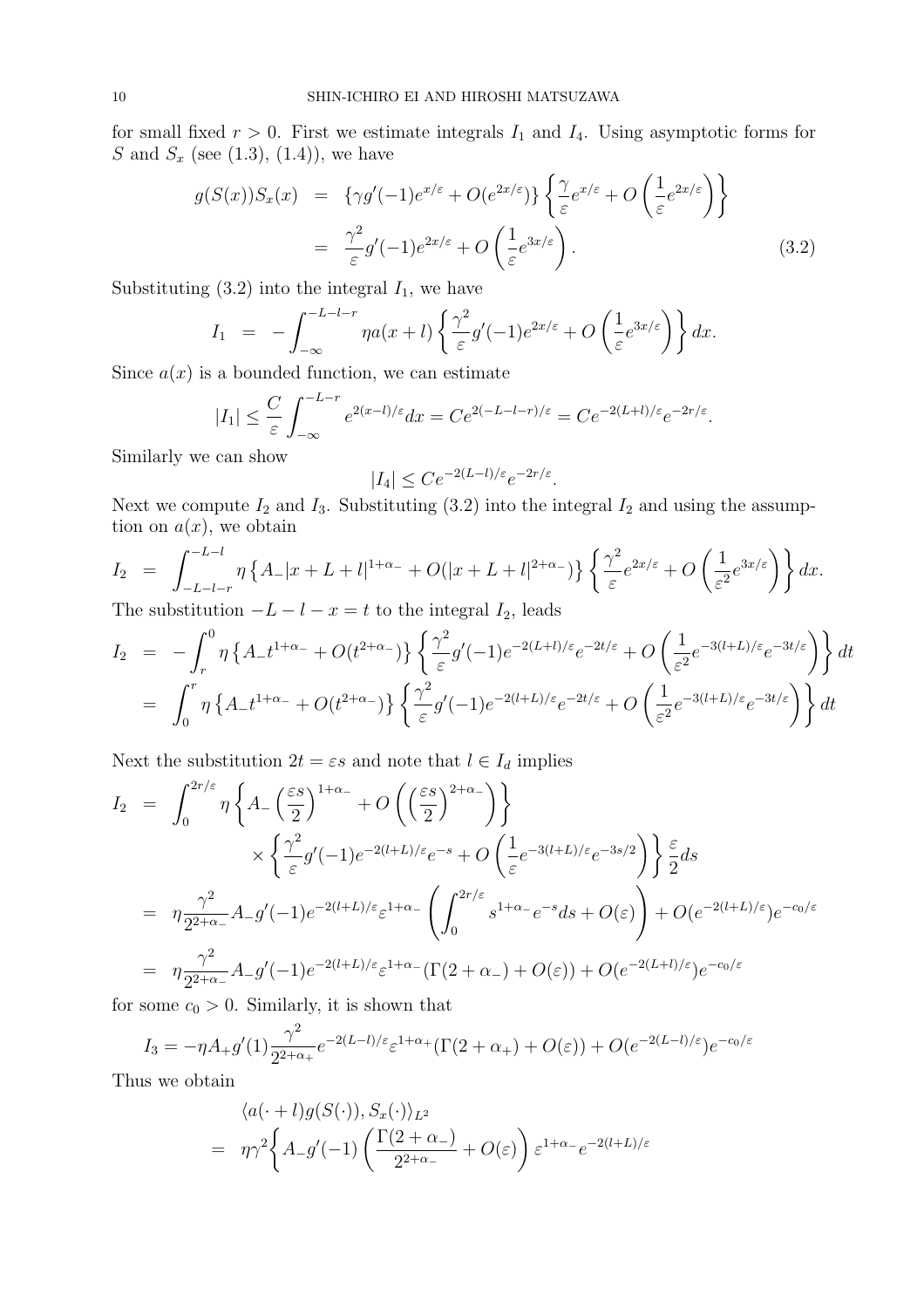$$
-A_{+}g'(1)\left(\frac{\Gamma(2+\alpha_{+})}{2^{2+\alpha_{+}}}+O(\varepsilon)\right)\varepsilon^{1+\alpha_{+}}e^{-2(L-l)/\varepsilon} + O(e^{-c_{0}/\varepsilon}e^{-(l+L)/\varepsilon}+e^{-c_{0}/\varepsilon}e^{-(L-l)/\varepsilon}).
$$

This implies Lemma 1.3.  $\Box$ 

#### 4. Proofs of Main Theorems

In this section, we prove Theorems A and B. Let a differential operator  $\mathfrak L$  be

$$
\mathfrak{L}v = \varepsilon^2 v_{xx} + f_0'(S(x))v
$$

for  $v \in H^2(\mathbb{R})$ . It is well known that the followng propositon holds.

**Proposition 4.1.** The spectrum  $\Sigma(\mathfrak{L})$  of  $\mathfrak{L}$  is given by  $\Sigma(\mathfrak{L}) = \Sigma_0 \cup \{0\}$ , where 0 is a simple eigenvalue and there exists a positive constant  $\rho_0 > 0$  (independent of  $\varepsilon$ ) such that  $\Sigma_0 \subset (-\infty, -\rho_0)$ . Moreover the eigenfunction  $\phi$  of 0 eigenvalue is denoted by  $\phi(x) = c_1 \varepsilon S_x$ for some constant  $c_1$ .

We fix constant  $c_1$  so that  $\langle S_x, \phi \rangle_{L^2} = 1$  holds.

Let E be the eigenspace corresponding to 0 eigenvalue of the operator of  $\mathfrak{L}$ . Let operetors Q and R be the projection from X to E and  $R = Id - Q$  respectively, where Id is the identity on X. Let  $E^{\perp} = RX$ . Note that Q is represented by

$$
Qv = \frac{\langle v, S_x \rangle_{L^2}}{\langle S_x, S_x \rangle_{L^2}} S_x
$$

and  $E^{\perp}$  is characterized by

$$
E^{\perp} = \{ v \in X : \langle v, S_x \rangle_{L^2} = 0 \}.
$$

Let  $X^{\omega}$  be the space with the norm  $\|\cdot\|_{\omega}$  defined by the fractional power  $\mathfrak{L}^{\omega}$  of  $\mathfrak L$  for  $\omega \in [0,1)$ . Hereafter, we fix  $\omega$  in  $\frac{3}{4} < \omega < 1$  such that  $X^{\omega}$  is imbedded into  $BU^{1}(\mathbb{R})$ (see [15]), where  $BU^k(\mathbb{R})$  is the space consisting of uniformly continuous and bounded function on  $\mathbb R$  up to their k th order derivatives.

We set  $X_0 := QX^{\omega}$  and  $X_1 := RX^{\omega}$ .

**Lemma 4.2.** There exists a neighborhood U of M in  $X^{\omega}$  such that any  $v \in U$  is represented by

$$
v = \Xi(l)\{S(x) + w\}
$$

for  $l \in I_d$  and  $w \in E^{\perp}$ .

*Proof.* Fix  $l_0 \in I_d$  arbitrarily and put  $v_0 = \Xi(l_0)S(x)$ . We will show that for sufficiently small v, there exist  $l \in I_d$  near  $l_0$  and  $w \in E^{\perp}$  near 0 such that

$$
v + v_0 = \Xi(l)\{S(\cdot) + w\}.
$$

For this, it suffices to show

$$
\Xi(-l)(v+v_0) - S(\cdot) \in E^{\perp}.
$$

This is equivalent to

$$
0 = \langle \Xi(l)(v+v_0) - S(\cdot), \phi \rangle_{L^2}
$$
  
=  $\langle v + v_0 - \Xi(l)S(\cdot), \Xi(l)\phi \rangle_{L^2}$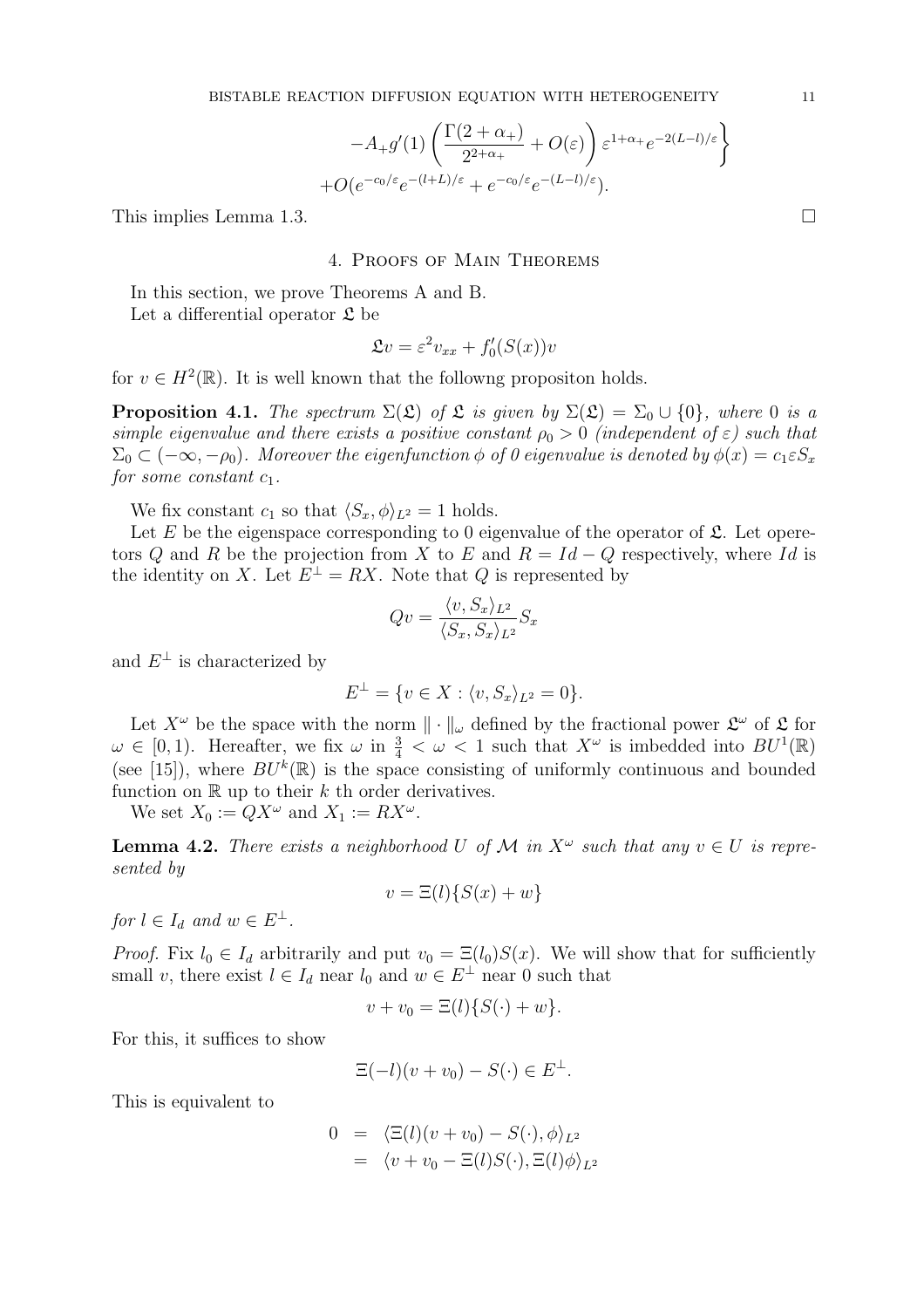Hence we define

$$
V(l, v) = \langle v + v_0 - \Xi(l)S(\cdot), \Xi(l)\phi \rangle_{L^2}
$$

and apply the implicit function theorem to the map V. First we note  $V(l_0, 0) = 0$ holds. On the other hand, Proposition 4.1 shows  $\langle S_x, \phi \rangle_{L^2} = 1$ . By this and the fact  $\Xi'(l) = -\Xi(l)\partial_x$ , we have

$$
\frac{\partial V}{\partial l}(l_0,0) = \langle \Xi(l_0)S_x(\cdot), \Xi(l_0)\phi(\cdot)\rangle_{L^2} = \langle S_x, \phi \rangle_{L^2} = 1.
$$

By implicit function theorem, there exist  $l = l(v)$  for small v such that  $V(l(v), v) = 0$ .  $\Box$ 

We transform the equation  $(1.2)$  of u to that of  $(w, l)$  by

$$
u(t,x) = \Xi(l)\{S(x) + w\}
$$

for  $l \in \mathbb{R}$ ,  $w \in E^{\perp}$ . Since  $\Xi'(l) = -\Xi(l)\partial_x$  holds, we have

$$
u_t = \dot{l} \Xi'(l) \{ S(x) + w \} + \Xi(l) w_t = -\dot{l} \Xi(l) \{ S_x(x) + w_x \} + \Xi(l) w_t
$$

and

$$
\mathcal{L}(x, u) = \mathcal{L}(x, \Xi(l)\{S(x) + w\}) = \mathcal{L}_0(\Xi(l)\{S(x) + w\}) + a(x)g(\Xi(l)\{S(x) + w\}) \n= \Xi(l)\mathcal{L}_0(S(x) + w) + \Xi(l)\eta a(x + l)g(S(x) + v) \n= \Xi(l)\mathcal{L}w + + \Xi(l)\eta a(x + l)g(S(x)) + \Xi(l)a(x + l)g'(S(x))w + \Xi(l)G(w) \n= \Xi(l)\{\mathcal{L}w + \eta a(x + l)g(S(x)) + \eta a(x + l)g'(S(x)) + G(w)\},
$$

where

$$
G(w) = f_0(S(x) + w) - f_0(S(x)) - f'_0(S(x))w
$$
  
+ $\eta a(x+l)\{g(S(x) + w) - g(S(x)) - g'(S(x))w\}$ 

and G satisfies

$$
|G(w)| \le C|w|^2 \tag{4.1}
$$

for some positive constant  $C$ . Hence, it follows that

$$
-l{S_x(x) + w_x} + w_t = \mathfrak{L}w + \eta a(x+l)g(S(x)) + \eta a(x+l)g'(S(x))w + G(w)
$$

and we have

$$
Q[-\dot{l}{S_x + w_x}] = Q\{\mathfrak{L}w + \eta a(\cdot + l)g(S) + \eta a(\cdot + l)g'(S)w + G(w)\}
$$
 (4.2)

and

$$
R[-i{S_x + w_x}] + w_t = R\{\mathfrak{L}w + \eta a(\cdot + l)g(S) + \eta a(\cdot + l)g'(S)w + G(w)\}.
$$
 (4.3)

Put

$$
\widetilde{W}(D_1) = \{w(\cdot) \in C(I_d; X_0); ||w(l)||_{\omega} \le D_1 \delta(l)\}.
$$

We determine  $D_1$  later. First we consider (4.2). It follows that if  $||w||_{\omega} \le D_1 \delta(l)$ , then we have

$$
-i\{\langle S_x, S_x\rangle_{L^2} + \langle w_x, S_x\rangle_{L^2}\}\
$$
\n
$$
= \langle \mathfrak{L}w, S_x\rangle_{L^2} + \eta\langle a(\cdot + l)g(S), S_x\rangle_{L^2} + \eta\langle a(\cdot + l)g'(S)w, S_x\rangle_{L^2} + \langle G(w), S_x\rangle_{L^2}.
$$
\n(4.4)

Since  $\langle \mathfrak{L} w, S_x \rangle_{L^2} = 0$  and  $H_0(l) = \eta \langle a(\cdot + l)g(S), S_x \rangle_{L^2}$  we have

$$
\dot{l} = -\frac{H_0(l) + \eta \langle a(\cdot + l)g'(S)w, S_x \rangle_{L^2} + \langle G(w), S_x \rangle_{L^2}}{\langle S_x, S_x \rangle_{L^2} + \langle w_x, S_x \rangle_{L^2}}.
$$
\n(4.5)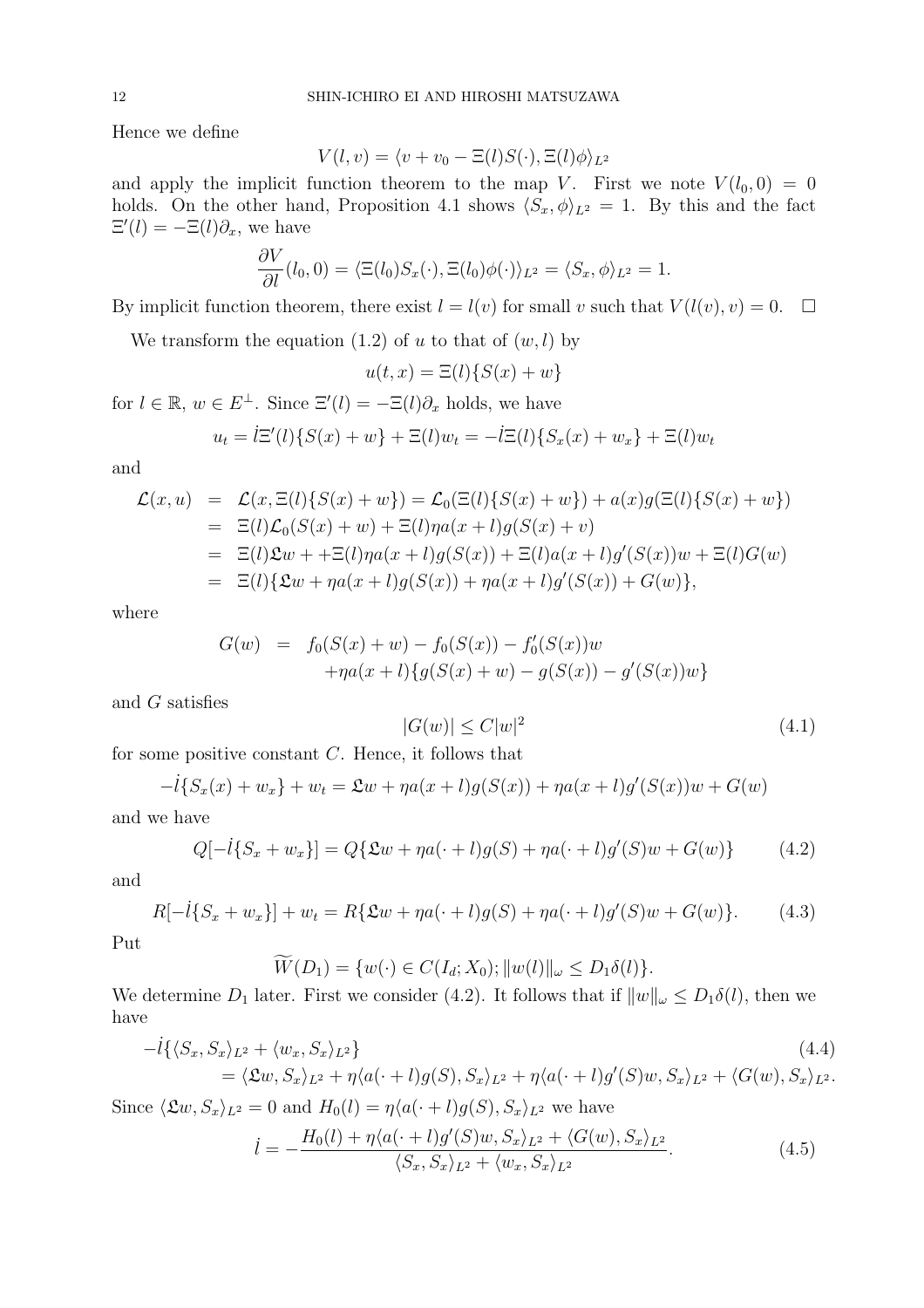We set  $H_0(l, w)$  right-hand-side of (4.5) and we can easily seen

$$
H_0(l, w) = -\frac{\varepsilon H_0(l)}{\|\Phi\|_{L^2}^2} + O(\eta|w|\delta\varepsilon + \varepsilon^2|w|\delta + \varepsilon|w|^2). \tag{4.6}
$$

Similarly, it follows from (4.3) that

$$
w_t = \mathfrak{L}w + \widetilde{G}(l, w) \tag{4.7}
$$

with  $\|\widetilde{G}\| = O(\delta(l))$  for  $l \in I_d$  and  $w \in \widetilde{W}(D_1)$ , where

$$
\widetilde{G}(l,w) = R\{\eta a(\cdot+l)g(S) + \eta a(\cdot+l)g'(S)w + G(w)\} + H_0(l,w)Rw_x.
$$

For convenience, we define folowing quantity

$$
\delta_{p_1,p_2,q}(l) = \varepsilon^{p_1} e^{-\frac{q(l+L)}{\varepsilon}} + \varepsilon^{p_2} e^{-\frac{q(L-l)}{\varepsilon}}.
$$

for  $p_i > 0$   $(i = 1, 2), q > 0$  and  $l \in I_d$ . We note that

$$
\delta(l) = O(\delta_{1+\alpha_-,1+\alpha_+,1}(l)), \ H_0(l) = O(\delta_{1+\alpha_-,1+\alpha_+,2}(l))
$$

hold.

We can easily see there exist  $C_3 > 0$  (independent of  $D_1$ ) and  $C_4 = C_4(D_1)$  (dependent on  $D_1$ ) in (4.6) and (4.7) that

$$
|H_0(l, w)| \le C_3 \delta(l),\tag{4.8}
$$

$$
|H_0(l, w) - H_0(k, v)| \tag{4.9}
$$

$$
\leq C_4 \{\delta_{1+\alpha_{-},1+\alpha_{+},2}(l) + \delta_{1+\alpha_{-},1+\alpha_{+},2}(k)\} |l-k| + \delta(l) \|w-v\|_{\omega},
$$
  

$$
\|\widetilde{G}(l,w)\| \leq C_3 \delta(l) \{\eta D_1 + D_1^2 \delta(l) + 1\},
$$
\n(4.10)

$$
\|\widetilde{G}(l, w) - \widetilde{G}(k, v)\| \le C_4 \left\{ \frac{\delta(l) + \delta(k)}{\varepsilon} |l - k| + \eta \|w - v\|_{\omega} \right\}
$$
(4.11)

hold for l,  $k \in I_d$  and  $v, w \in X^{\omega}$  with  $||v||_{\omega}$ ,  $||w||_{\omega} \leq D_1\delta(l)$ . We extend  $\delta(l)$  for  $l \notin I_d$ such that  $\delta(l) \leq \delta^* = \max_{t \in I_d} \delta(t) = O((\varepsilon^{1+\alpha_-} + \varepsilon^{1+\alpha_+})e^{-d/\varepsilon})$  and also extend  $H_0$  and G approproately to the outside of  $I_d$  so that (4.8) to (4.11) hold for ant  $l, k \in \mathbb{R}$ .

We shall construct an attractive invariant manifold of

$$
\begin{cases}\n l_t &= H_0(l, w), \\
 w_t &= \mathfrak{L}w + \widetilde{G}(l, w)\n\end{cases}
$$
\n(4.12)

for  $l \in \mathbb{R}$  and  $w \in \widetilde{W}(D_1)$ . Although the method of construction of the invariant manifold is similar to the method in [6], we state proof in detail for reader's convenience. Define

$$
\widetilde{W}(D_1, D_2) = \{ w \in C(\mathbb{R}; X_1); ||w(l)|| \le D_1 \delta(l),
$$
  

$$
||w(l) - w(k)|| \le D_2 \frac{\delta(l) + \delta(k)}{\varepsilon} |l - k|, \text{ for } l, k \in \mathbb{R} \}
$$

for a positive constant  $D_2$ . For  $\sigma \in \widetilde{W}(D_1, D_2)$ , define  $l(t) = l(t; \xi, \sigma)$  by the solution of

$$
\begin{cases}\n l_t = H_0(l, \sigma(l)), \\
 l(0) = \xi \in \mathbb{R}\n\end{cases}
$$
\n(4.13)

and define  $T(t, s)$  by the evolution operator of

$$
w_t = \mathfrak{L}w.\tag{4.14}
$$

We have following lemma about the evolution oparator  $T(t, s)$ .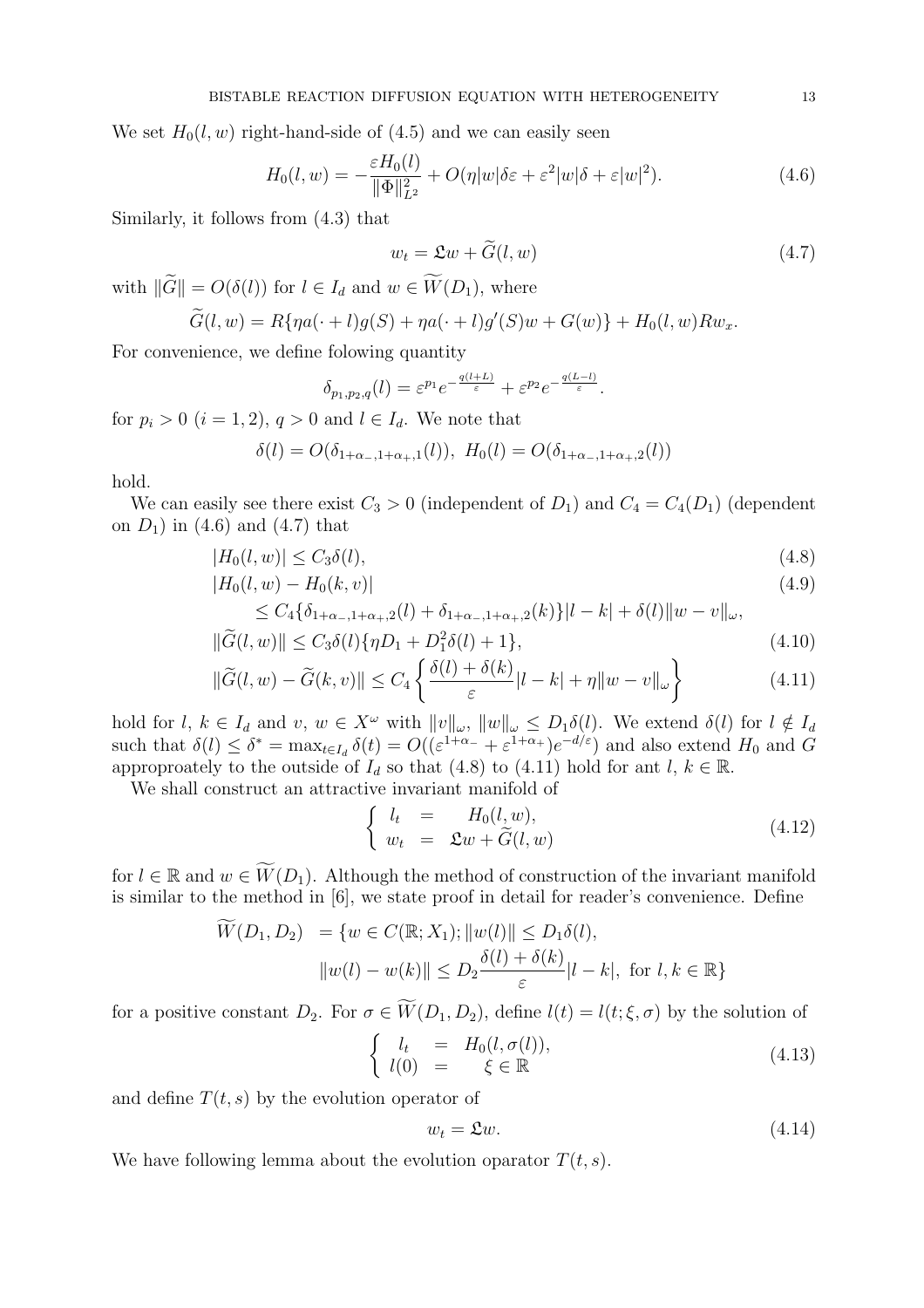**Lemma 4.3.** There exist positive constants  $C_5$  and  $\gamma_1$  independent of  $D_1$  such that  $||T(t,s)w||_{\omega} \leq C_5 \max\{(t-s)^{-\omega}, 1\} e^{-\gamma_1(t-s)} ||w||$  holds for  $w \in E^{\perp}$ .

*Proof.* See Theorem 7.4.2 of [15].  $\Box$ 

For  $l(\cdot) \in C^1(\mathbb{R}; \mathbb{R})$ , consider a bounded solution of

$$
w_t = \mathfrak{L}w + \widetilde{G}(l(t), w), \ -\infty < t < \infty. \tag{4.15}
$$

**Lemma 4.4.** For small  $\eta > 0$ , there exists a constant  $D_1$  such that a bounded solution of  $(4.15)$ , say  $w(t, l(\cdot))$  uniquely exists satisfying

 $||w(t, l(\cdot))||_{\omega} \leq D_1 \delta(l(t)).$ 

*Proof.* Let  $v(t)$  be a function satisfying

$$
||v(t)||_{\omega} \le D_1 \delta(l(t)), \quad -\infty < t < \infty
$$

and consider a bounded solution of

$$
w_t = \mathfrak{L}w + \widetilde{G}(l(t), v(t)).
$$
\n(4.16)

Solution of (4.16) is represented as

$$
w(t) = T(t,s)w(s) + \int_s^t T(t,\zeta)\widetilde{G}(l(\zeta),v(\zeta))d\zeta.
$$

Since  $||w(t)||_{\omega}$  is bounded as  $t \to -\infty$ ,  $w(t)$  satisfies

$$
w(t) = \int_{-\infty}^{t} T(t, s)\widetilde{G}(l(s), v(s))ds.
$$
 (4.17)

Let  $W(t; v(\cdot))$  be the right hand side of (4.17). Then we have from Lemma 4.3

$$
||W(t; v(\cdot))||_{\omega}
$$
\n
$$
\leq \int_{-\infty}^{t} C_5 \max\{(t-s)^{-\omega}, 1\} e^{-\gamma_1(t-s)} ||\widetilde{G}(l(s), v(s))|| ds
$$
\n
$$
\leq \int_{-\infty}^{t} C_5 \max\{(t-s)^{-\omega}, 1\} e^{-\gamma_1(t-s)} C_3 \delta(l(s)) \{\eta D_1 + D_1^2 \delta(l(s))\} + 1\}
$$
\n
$$
= \int_{-\infty}^{t} C \max\{(t-s)^{-\omega}, 1\} e^{-\gamma_1(t-s)} \delta(l(s)) ds \cdot \{\eta D_1 + D_1^2 \delta^* + 1\}
$$
\n
$$
= C \int_{0}^{\infty} \max\{s^{-\omega}, 1\} e^{-\gamma_1 s} \delta(l(t-s)) ds \cdot \{\eta D_1 + D_1^2 \delta^* + 1\}
$$
\n
$$
= C \int_{0}^{\infty} \max\{s^{-\omega}, 1\} e^{-\gamma_1 s} \{e^{-(\gamma_1 - \gamma_1')s} \delta(l(t-s)) ds \cdot \{\eta D_1 + D_1^2 \delta^* + 1\}
$$
\n
$$
\leq C \int_{0}^{\infty} \max\{s^{\omega}, 1\} e^{-\gamma_1' s} ds \cdot \delta(l(t)) \{\eta D_1 + D_1^2 \delta^* + 1\}
$$
\n(11.18)

for a positive constant  $\gamma'_1$  with  $0 < \gamma'_1 < \gamma_1$ . Here, we used the monotone decrement of  $e^{-(\gamma_1-\gamma_1')s}\delta(l(t-s))$  with respect to s, which is due to  $\frac{d}{ds}\delta(l(t-s)) = O(\delta^2(l(t-s))) \le$  $\delta(l(t-s))O(\delta^*)$ . Hence, we take  $D_1$  so large and  $\varepsilon$  and  $\tilde{\eta}$  so small that

$$
C(\eta D_1 + D_1^2 \delta^* + 1) \le D_1
$$
  

$$
||W(t; v(\cdot))||_{\omega} \le D_1 \delta(l(t)).
$$
 (4.19)

and we have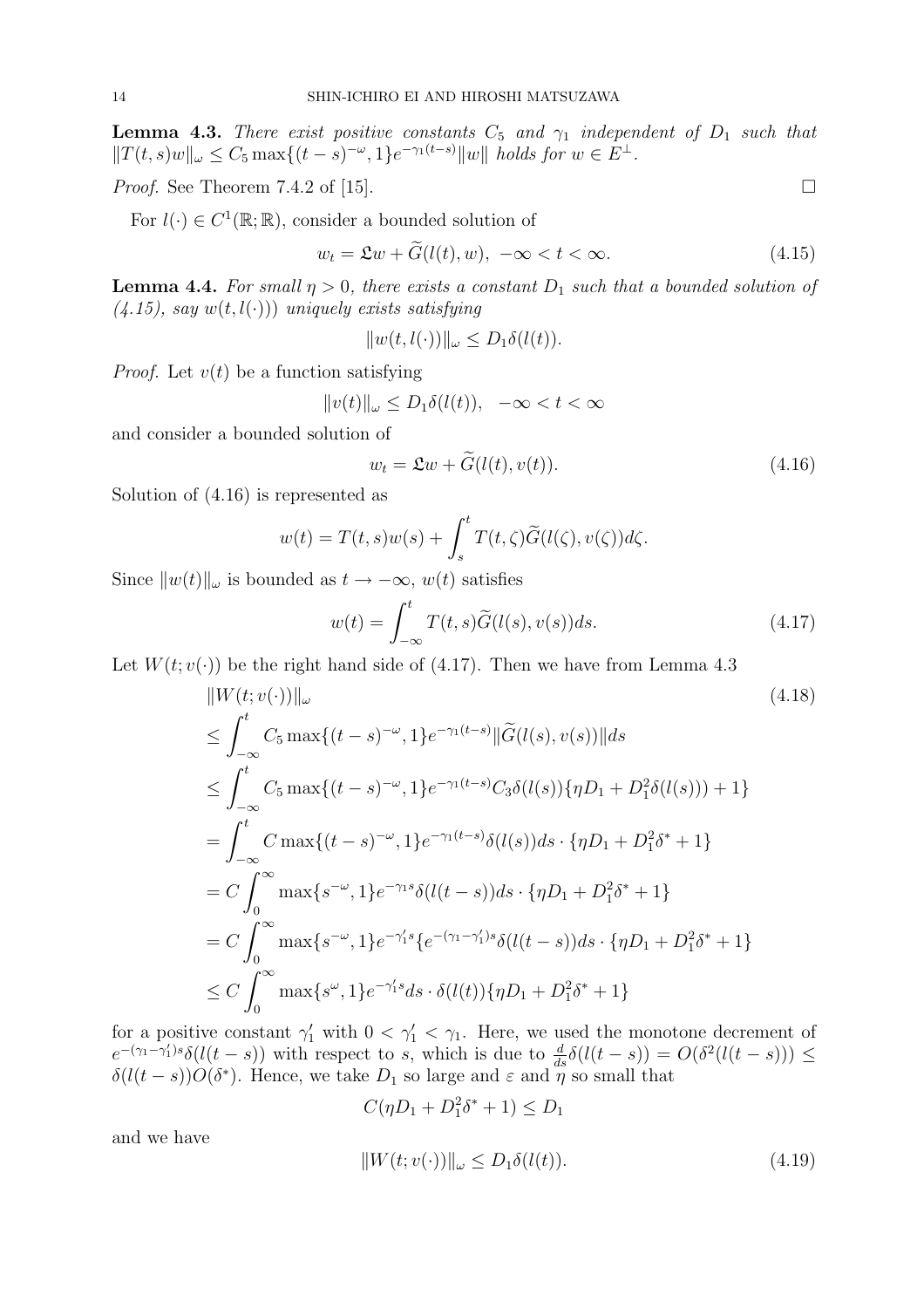Let  $\widetilde{W}(D_1) = \{w \in C(\mathbb{R}; X_1); ||w(t)||_{\omega} \leq D_1 \delta(l(t))\}.$  Then, (4.19) shows W is a map from  $W(D_1)$  into  $W(D_1)$ .

Now, we shall show W is a contraction on  $\widetilde{W}(D_1)$ .

$$
||W(t; w(\cdot)) - W(t; v(\cdot))||_{\omega}
$$
  
\n
$$
\int_{-\infty}^{t} ||T(t, s)\{\widetilde{G}(l(s), w(s)) - \widetilde{G}(l(s), v(s))\}||_{\omega} ds
$$
  
\n
$$
\leq C \int_{-\infty}^{t} \max\{(t - s)^{-\omega}, 1\} e^{-\gamma_1(t - s)} ||\widetilde{G}(l(s), w(s)) - \widetilde{G}(l(s), v(s))||_{\omega} ds
$$
  
\n
$$
\leq C \int_{-\infty}^{t} \max\{(t - s)^{-\omega}, 1\} e^{-\gamma_1(t - s)} \eta ||w(s) - v(s)||_{\omega} ds
$$
  
\n
$$
\leq C \eta \int_{0}^{\infty} \max\{s^{-\omega}, 1\} e^{-\gamma_1 s} ds \cdot \sup_{t} ||w(t) - v(t)||_{\omega}
$$
  
\n
$$
\leq C \eta \sup_{t} ||w(t) - v(t)||_{\omega}.
$$

This shows W is a contraction on  $\widetilde{W}(D_1)$  if  $\eta$  is small enough, which completes the  $\Box$ 

Fix  $D_1$  such that Lemma 4.4 holds. Define

$$
J(\sigma)(\xi) = w(0; l(\cdot; \xi, \sigma))
$$

for  $\xi \in \mathbb{R}$  and  $\sigma \in \widetilde{W}(D_1, D_2)$ . Then

$$
||J(\sigma)(\xi)||_{\omega} \le D_1 \delta(l(0;\xi,\sigma)) = D_1 \delta(\xi)
$$
\n(4.20)

holds by the definition and Lemma 4.4.

We shall estimate  $||J(\sigma)(\xi_2) - J(\sigma)(\xi_1)||_{\omega}$  for  $\xi_1, \xi_2 \in \mathbb{R}$  and  $\sigma \in \widetilde{W}(D_1, D_2)$ .

**Lemma 4.5.** If  $l_1, l_2 \in C^1(\mathbb{R}; \mathbb{R})$  satisfy

$$
|l_2(t) - l_1(t)| \le \zeta e^{\gamma_2 \delta^*|t|}
$$

for positive constants  $\zeta$  and  $\gamma_2$ , then

$$
||w(t; l_2(\cdot)) - w(t; l_1(\cdot))||_{\omega} \le \frac{\delta(l_1(t)) + \delta(l_2(t))}{\varepsilon} C \zeta e^{\gamma_2 \delta^*|t|}
$$

holds.

*Proof.* Let  $w_i(t) = w(t; l_i(\cdot))$   $(j = 1, 2)$ . Since  $w_i$  satisfy

$$
w_j(t) = \int_{-\infty}^t T(t,s)\widetilde{G}(l_j(s),w_j(s))ds,
$$

we have by using similar arguments to (4.3)

$$
\|w_2(t) - w_1(t)\|_{\omega}
$$
  
\n
$$
\leq \int_{-\infty}^t \|T(t,s)\{\widetilde{G}(l_2(s), w_2(s)) - \widetilde{G}(l_1(s), w_1(s))\}\|_{\omega} ds
$$
  
\n
$$
\leq C \int_{-\infty}^t \max\{(t-s)^{-\omega}, 1\} e^{-\gamma_1(t-s)} \|\widetilde{G}(l_2(s), w_2(s)) - \widetilde{G}(l_1(s), w_1(s))\|_{\omega} ds,
$$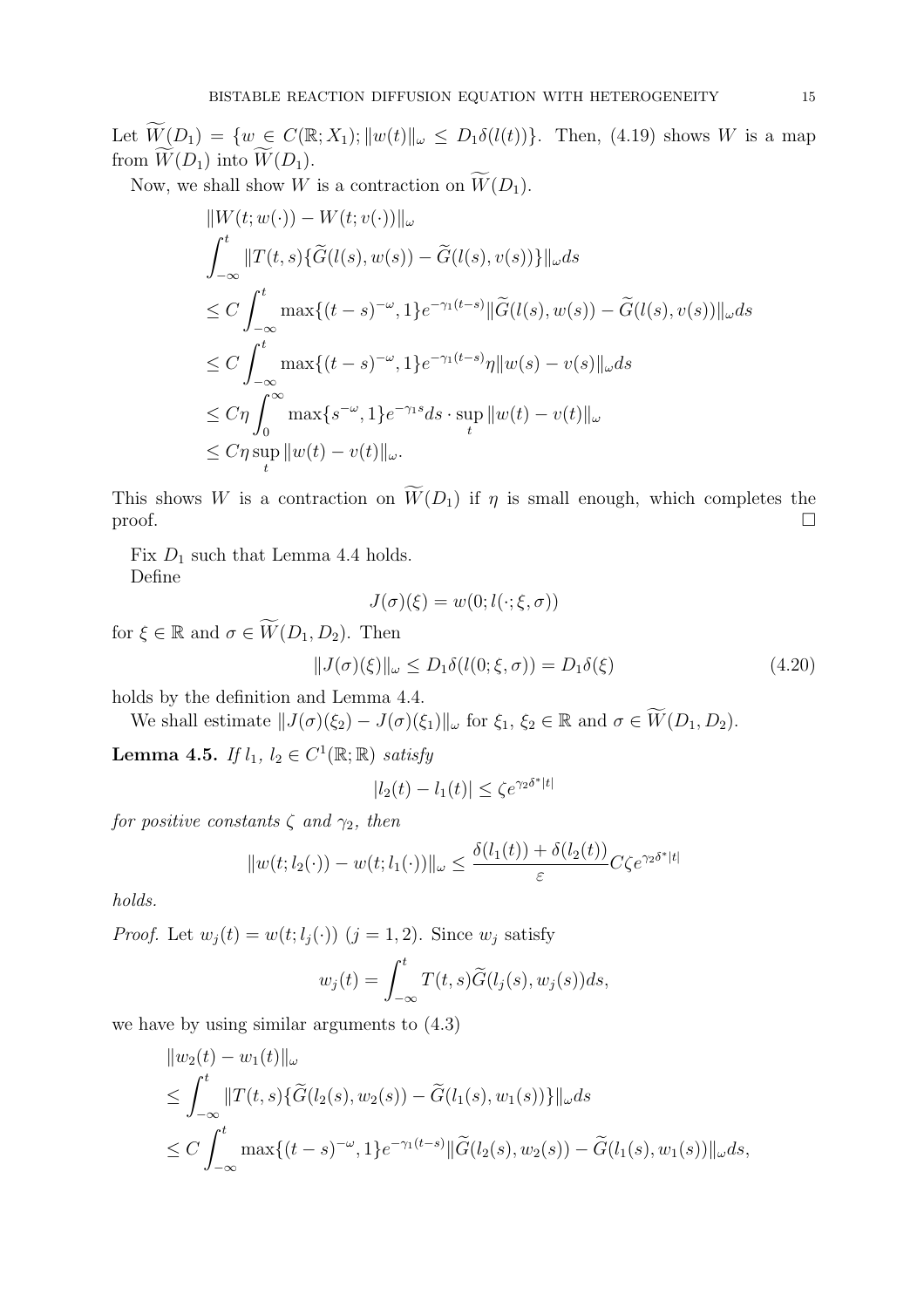$$
\leq C \int_{-\infty}^{t} \max\{(t-s)^{-\omega}, 1\} e^{-\gamma_1(t-s)} \n\left[ \left\{ \frac{\delta(l_1(t-s)) + \delta(l_2(t-s))}{\varepsilon} \right\} |l_2(s) - l_1(s)| + \eta ||w_2(s) - w_1(s)||_{\omega} \right] ds \n\leq C \frac{\delta(l_1(t)) + \delta(l_2(t))}{\varepsilon} \int_{-\infty}^{t} \max\{(t-s)^{-\omega}, 1\} e^{-\gamma_1'(t-s)} \zeta e^{\gamma_2 \delta^* |s|} ds \n+ C\eta \int_{-\infty}^{t} \max\{(t-s)^{-\omega}, 1\} e^{-\gamma_1(t-s)} ||w_2(s) - w_1(s)||_{\omega} \n\leq C \frac{\delta(l_1(t)) + \delta(l_2(t))}{\varepsilon} \zeta e^{\gamma_2 \delta^* |t|} \int_{0}^{\infty} \max\{s^{-\omega}, 1\} e^{-(\gamma_1' - \gamma_2 \delta^*)s} ds \n+ C\eta \int_{-\infty}^{t} \max\{(t-s)^{-\omega}, 1\} e^{-\gamma_1(t-s)} e^{\gamma_2 \delta^* |s|} ds \cdot \sup_{t} (e^{-\gamma_2 \delta^* |t|} ||w_2(t) - w_1(t)||_{\omega}) \n\leq C \frac{\delta(l_1(t)) + \delta(l_2(t))}{\varepsilon} \zeta e^{\gamma_2 \delta^* |t|} \int_{0}^{\infty} \max\{s^{-\omega}, 1\} e^{-(\gamma_1' - \gamma_2 \delta^*)s} ds \n+ C\eta e^{\gamma_2 \delta^* |t|} \int_{0}^{\infty} \max\{s^{-\omega}, 1\} e^{-(\gamma_1 - \gamma_2 \delta^*)s} ds \cdot \sup_{t} (e^{-\gamma_2 \delta^* |t|} ||w_2(t) - w_1(t)||_{\omega}) \n\leq C e^{\gamma_2 \delta^* |t|} \left\{ \frac{\delta(l_1(t)) + \delta(l_2(t))}{\varepsilon} \zeta + \eta \sup_{t} (e^{-\gamma_2 \delta^* |t|} ||w_2(t) - w_1(t)||_{\omega} \right\}
$$

for a positive constant  $0 < \gamma_1' < \gamma_1$ . This yields sup t  $(e^{-\gamma_2 \delta^*|t|} ||w_2(t)-w_1(t)||_{\omega}) \leq C$  $\frac{1}{\sqrt{2}}$  $\delta(l_1(t)) + \delta(l_2(t))$ ε  $\zeta + \eta \sup$ t  $(e^{-\gamma_2 \delta^* |t|} ||w_2(t) - w_1(t)||_{\omega})$  $\mathbf{A}^{\dagger}$ , which complete proof by taking  $\eta$  small enough.  $\hfill \Box$ 

Let  $l_j(t) = l(t; \xi_j, \sigma)$   $(j = 1, 2)$  for  $\xi_j \in \mathbb{R}$  and  $\sigma \in \widetilde{W}(D_1, D_2)$ . Let  $w_j(t) = \sigma(l_j(t))$ . **Lemma 4.6.**  $l_j(t)$   $(j = 1, 2)$  defined above satisfy

$$
|l_2(t) - l_1(t)| \le e^{\delta^* C_4(1 + 2\frac{\delta^*}{\varepsilon}D_2)|t|} |\xi_2 - \xi_1|.
$$

*Proof.* Let  $l_3(t) = l_2(t) - l_1(t)$ . From (4.9), we have

$$
\left|\frac{d}{dt}l_3\right| \leq \delta^* C_4\{|l_3(t)| + ||w_2(t) - w_1(t)||_{\omega}\}.
$$

Since

$$
||w_2(t) - w_1(t)||_{\omega} = ||\sigma(l_2(t)) - \sigma(l_1(t))||_{\omega}
$$
  

$$
\leq \frac{2\delta^*}{\varepsilon} D_2|l_3(t)|
$$

holds, it follows that

$$
\left|\frac{d}{dt}l_3\right| \le \delta^* C_4 \left(1 + \frac{2\delta^*}{\varepsilon}D_2\right)|l_3|.
$$

This gives the proof.

From Lemmas 4.5 and 4.6,

$$
||w(t; l_2(\cdot)) - w(t; l_1(\cdot))||_{\omega} \le \frac{\delta(l_2(t)) + \delta(l_1(t))}{\varepsilon} C |\xi_2 - \xi_1| e^{\delta^* C_4 (1 + \frac{2\delta^*}{\varepsilon} D_2)|t|}
$$

¤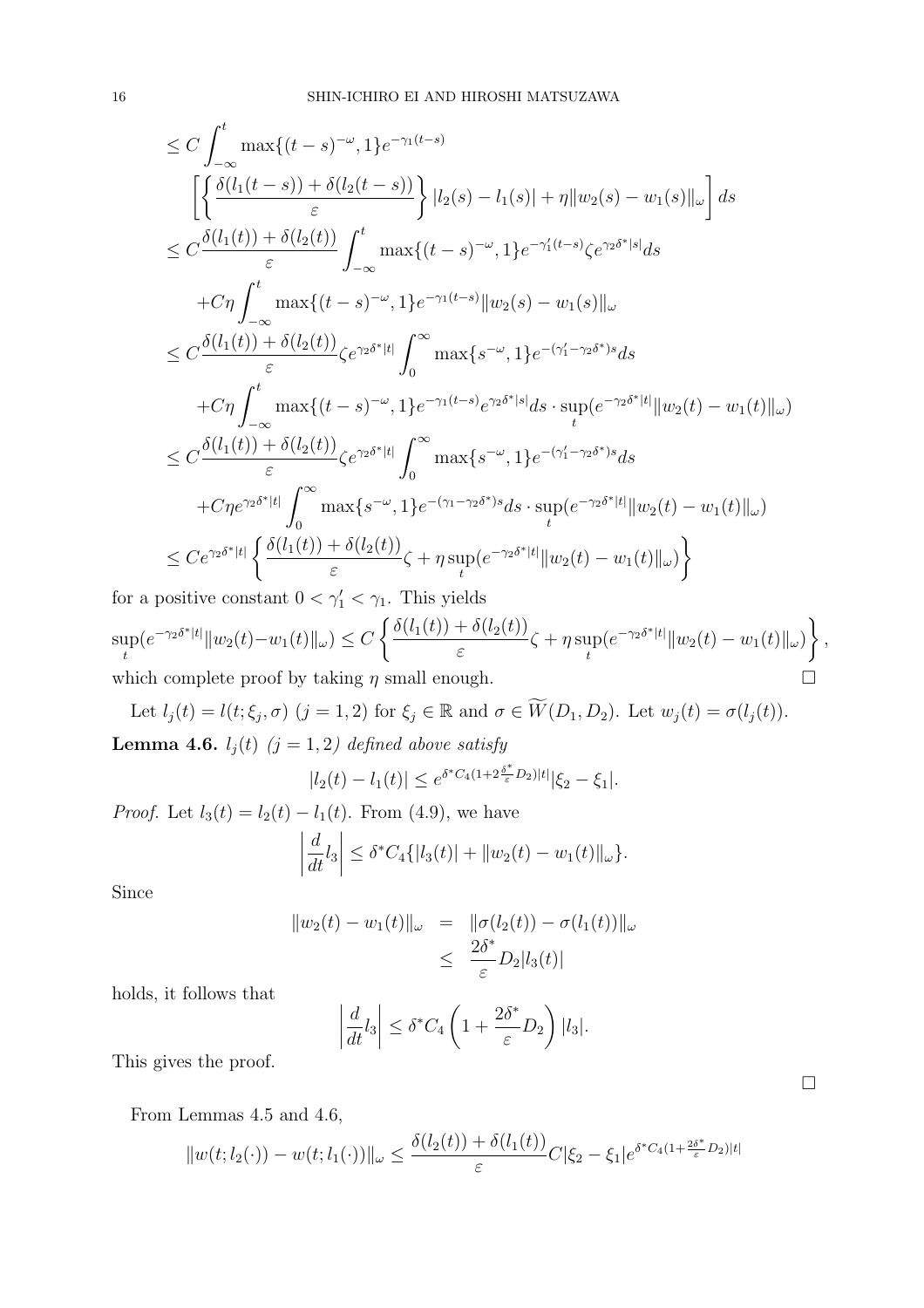holds. Therefore, we have

$$
||J(\sigma)(\xi_2) - J(\sigma)(\xi_1)||_{\omega} = ||w(0; l_2(\cdot)) - w(0; l_1(\cdot))||_{\omega},
$$
\n
$$
\leq \frac{\delta(\xi_2) + \delta(\xi_1)}{\varepsilon} C|\xi_2 - \xi_1|,
$$
\n
$$
\leq D_2 \frac{\delta(\xi_2) + \delta(\xi_1)}{\varepsilon} |\xi_2 - \xi_1|,
$$
\n(4.21)

by taking  $D_2$  appropriately large. (4.20) and (4.21) imply that

$$
J(\sigma) : \widetilde{W}(D_1, D_2) \to \widetilde{W}(D_1, D_2). \tag{4.22}
$$

We shall show J is a contraction map on  $\widetilde{W}(D_1, D_2)$ . For given  $\sigma_1, \sigma_2 \in \widetilde{W}(D_1, D_2)$ and  $\xi \in \mathbb{R}^N$ , we let  $l_j(t) = l(t; \xi, \sigma_j)$  and  $w_j(t) = \sigma(l_j(t))$   $(j = 1, 2)$ .

# Lemma 4.7.

$$
|l_2(t) - l_1(t)| \le \frac{1}{1 + 2\frac{\delta^*}{\varepsilon}D_2} \|\|\sigma_2 - \sigma_1\| \|e^{\delta^* C_4 (1 + 2\frac{\delta^*}{\varepsilon}D_2)|t|}
$$

holds, where  $||| \cdot |||$  denotes  $|||\sigma||| = \sup_{\xi \in \mathbb{R}^N} ||\sigma(\xi)||_{\omega}$  for  $\sigma \in \widetilde{W}(D_1, D_2)$ .

*Proof.* Let 
$$
l_3(t) = l_2(t) - l_1(t)
$$
. Then, from (4.9), we have  
\n
$$
\left| \frac{d}{dt} l_3 \right| \leq C_4 \delta^* \{ |l_3| + ||w_2(t) - w_1(t)||_{\omega} \}
$$
\n
$$
= C_4 \delta^* \{ |l_3| + ||\sigma_2(l_2(t)) - \sigma_1(l_1(t))||_{\omega} \}.
$$
\n(4.23)

Here

$$
\begin{aligned}\n|||\sigma_2(l_2(t)) - \sigma_1(l_1(t))||| &\leq |||\sigma_1(l_2(t)) - \sigma_1(l_1(t))|||_{\omega} \\
&\quad + |||\sigma_2(l_2(t)) - \sigma_1(l_2(t))|||_{\omega} \\
&\leq D_2 \frac{\delta(l_2(t)) + \delta(l_1(t))}{\varepsilon} |l_2 - l_1| + |||\sigma_2 - \sigma_1||| \\
&\leq \frac{2\delta^*}{\varepsilon} D_2|l_2 - l_1| + |||\sigma_2 - \sigma_1|||\n\end{aligned}
$$

hold. Substituting this into (4.23), we have

$$
\left|\frac{d}{dt}l_3\right| \leq C_4\delta^* \left(1 + \frac{2\delta^*}{\varepsilon}\right) |l_3| + C_4\delta^* \|\|\sigma_2 - \sigma_1\|\|.
$$

By using Gronwall's inequality, this yields

$$
|l_3(t)| \leq \int_0^{|t|} e^{C_4 \delta^* \left(1 + \frac{2\delta^*}{\varepsilon} D_2\right)(|t| - s)} ds \cdot C_4 \delta^* |||\sigma_2 - \sigma_1|||
$$
  
\n
$$
\leq \frac{1}{1 + \frac{2\delta^*}{\varepsilon} D_2} \left( e^{C_4 \delta^* \left(1 + \frac{2\delta^*}{\varepsilon} D_2\right)|t|} - 1 \right) |||\sigma_2 - \sigma_1|||
$$
  
\n
$$
\leq \frac{1}{1 + \frac{2\delta^*}{\varepsilon} D_2} ||\sigma_2 - \sigma_1|| |e^{C_4 \delta^* \left(1 + \frac{2\delta^*}{\varepsilon} D_2\right)|t|}.
$$

Lemmas 4.5 and 4.7 imply that

$$
||w(t; l_2(\cdot)) - w(t; l_1(\cdot))||_{\omega} \le \frac{\frac{2\delta^*}{\varepsilon}C}{1 + 2\frac{\delta^*}{\varepsilon}D_2}|||\sigma_2 - \sigma_1|||.
$$

¤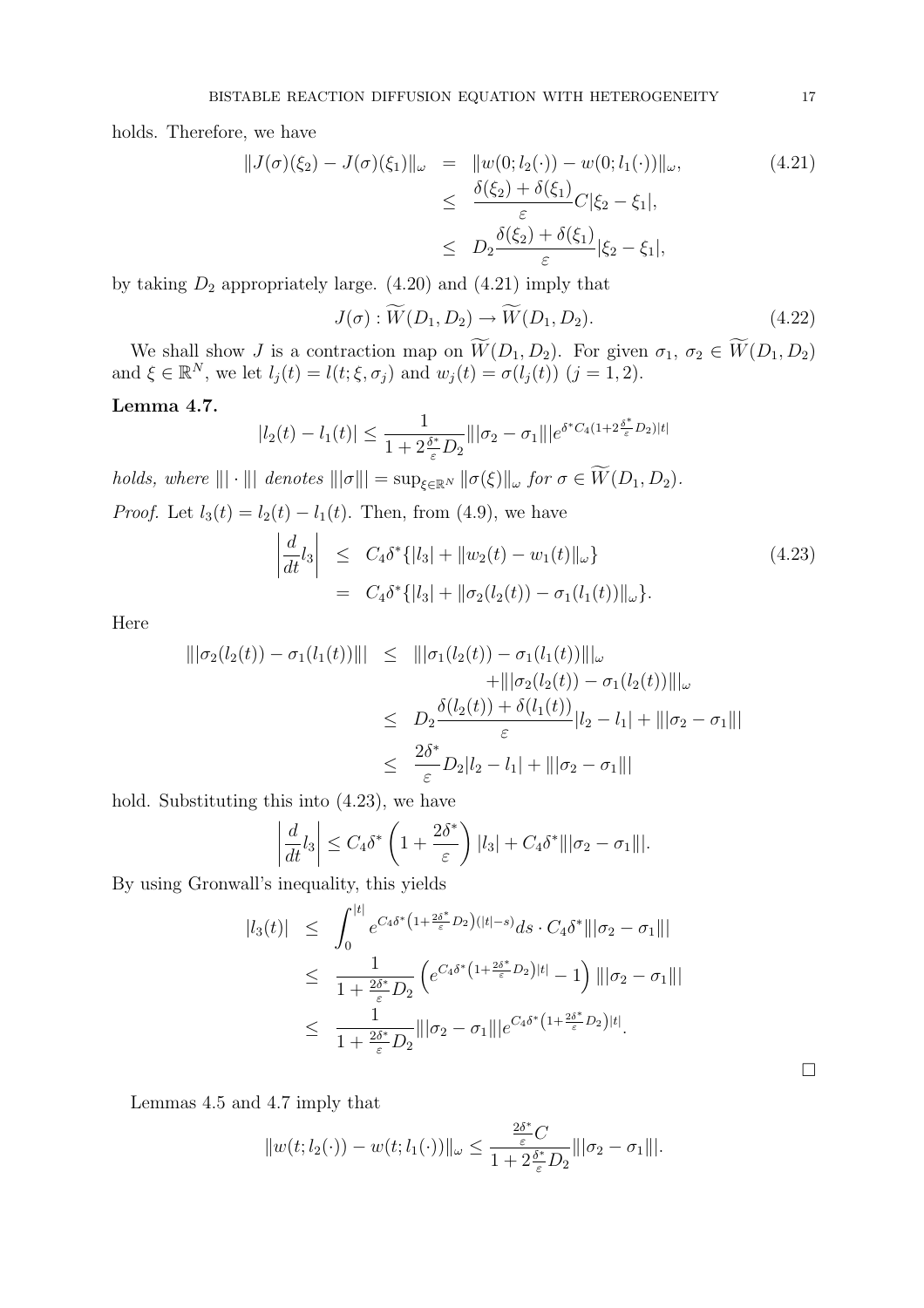This directly shows

$$
||J(\sigma_2)(\xi) - J(\sigma_1)(\xi)||_{\omega} = ||w(0; l_2(\cdot)) - w(0; l_1(\cdot))||
$$
  

$$
\leq \frac{\frac{2\delta^*}{\varepsilon}C}{1 + 2\frac{\delta^*}{\varepsilon}D_2} ||\sigma_2 - \sigma_1|||
$$
  

$$
\leq \frac{2\delta^*}{\varepsilon}C|||\sigma_2 - \sigma_1|||.
$$

Hence, J is a contraction and there uniquely exists  $\hat{\sigma} \in \widetilde{W}(D_1, D_2)$  satisfying  $J(\hat{\sigma}) = \hat{\sigma}$ .

Let  $\widehat{\mathcal{M}} = \{\Xi(l)[S(x) + \widehat{\sigma}(l)]; l \in I_d\}.$  Then, from the construction of  $\widehat{\sigma}$ , we can easily show that  $\widehat{\mathcal{M}}$  is positively invariant with respect to the flow of (1.2) as long as  $l(t) \in I_d$ , where  $l(t)$  is as solution of (4.13) with  $\sigma = \hat{\sigma}$ . Smoothness and an exponential attractivity of  $\mathcal M$  together with the asymptotic phase are also shown in quite similar manner to Section 9 of [15]. Here, we note that the attractivity is determined only by the estimate of semigroup  $e^{-\mathfrak{L}t}$  (see Proposition 4.1). That is, we have following theorem.

**Theorem 4.8.** There exist positive constants  $\rho_1$ ,  $\gamma_3$ ,  $\eta_1$  and  $M_3$  such that any  $0 < \eta < \eta_1$ and any  $u(0, \cdot)$  with  $dist(u(0, \cdot), \mathcal{M}) < \rho_1$ , there exist function  $l(t)$  which is solution of  $(4.12)$  with  $w = \hat{\sigma}(l)$  such that

$$
||u(t,\cdot)-\Xi(l(t))\{S(\cdot)+\widehat{\sigma}(l(t))\}||_{\omega}\leq M_3e^{-\gamma_3t}\text{dist}\{u(0,\cdot),\widehat{\mathcal{M}}\}
$$

holds as long as  $l(t) \in I_d$ , where  $u(t, x)$  is a solution of (1.2).

By using this theorem, we show Theorems A and B.

Proof of Theorem A. From Theorem 4.8 we have

$$
||u(t,\cdot)-\Xi(l(t))\{S(\cdot)+\widehat{\sigma}(l(t))\}||_{\omega}\leq M_3e^{-\gamma_3t}\text{dist}\{u(0,\cdot),\widehat{\mathcal{M}}\}.
$$

Using this we obtain

$$
||u(t, \cdot) - \Xi(l(t))S(\cdot)|| \leq M_3 e^{-\gamma_3 t} \text{dist}\{u(0, \cdot), \widehat{\mathcal{M}}\} + ||\Xi(l(t))\widehat{\sigma}(l(t))||_{\omega}
$$
  
\n
$$
\leq M_3 e^{-\gamma_3 t} \text{dist}\{u(0, \cdot), \widehat{\mathcal{M}}\} + C\delta(l(t))
$$
  
\n
$$
\leq C\delta(l(t))
$$

for sufficiently large  $t > 0$ , because  $\hat{\sigma} \in W(D_1, D_2)$ . Since we may assume  $C\delta(l(t)) \leq$  $C\delta^* < \rho_1$ , the solution  $u(t, \cdot)$  is in an attractive region of  $\widehat{\mathcal{M}}$ . This completes the proof.  $\Box$ 

Proof of Theorem B. Let  $l^*_{\varepsilon}$  be the equilibrium of  $\dot{l} = -\varepsilon \overline{H}_0(l)/\|\Phi'\|^2_{L^2}$  with  $\overline{H}'_0$  $_{0}^{\prime}(l_{\varepsilon}^{*})>0.$ Let  $H_0(l, \hat{\sigma}(l))$  denote as follows:

$$
H_0(l,\widehat{\sigma}(l)) = -\frac{\varepsilon H_0(l)}{\|\Phi'\|_{L^2}^2} + \widetilde{H}_0(l,\widehat{\sigma}(l)).
$$

We can easily see that  $\varepsilon H_0(l)$  and  $\tilde{H}_0(l, \hat{\sigma}(l))$  satisfies

$$
\varepsilon H_0(l) = O(\delta_{2+\alpha_{-},2+\alpha_{+},2}(l)),
$$
  
\n
$$
\varepsilon |H_0(l) - H_0(k)| \le C(\delta_{1+\alpha_{-},1+\alpha_{+},2}(l) + \delta_{1+\alpha_{-},1+\alpha_{+},2}(k))|l - k|,
$$
  
\n
$$
\widetilde{H}_0(l, \widehat{\sigma}(l)) = O(\delta_{3+2\alpha_{-},3+2\alpha_{+},2}(l)),
$$
  
\n
$$
|\widetilde{H}_0(l, \widehat{\sigma}(l)) - \widetilde{H}_0(k, \widehat{\sigma}(k))| \le C(\delta_{2+\alpha_{-},2+\alpha_{+},2}(l) + \delta_{2+2\alpha_{-},2+2\alpha_{+},2}(k))|l - k|.
$$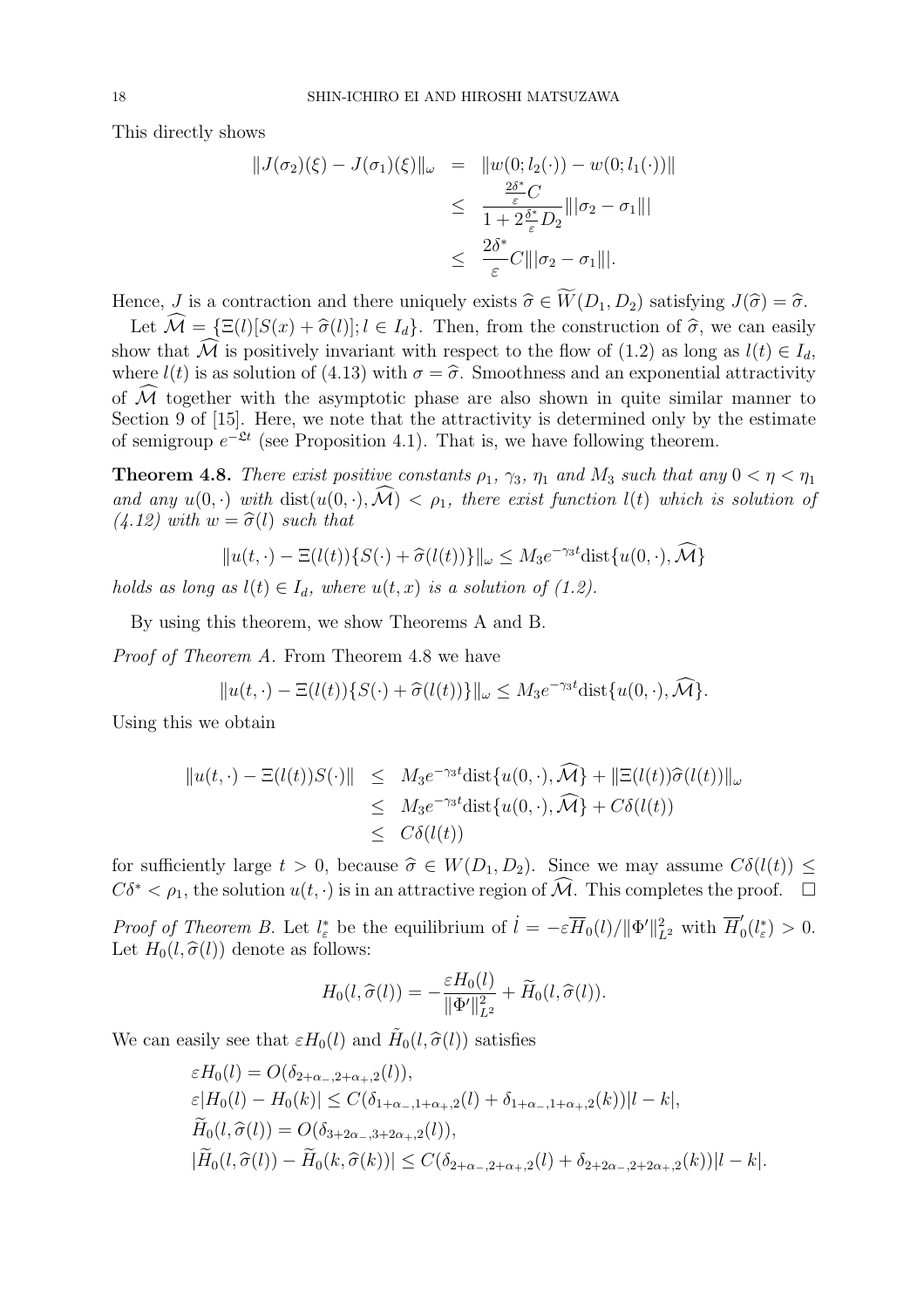From this it is easily seen that  $H(l, \hat{\sigma}(l))$  has a stable equilibrium  $l_{\varepsilon}^{\dagger}$  such that

$$
l_{\varepsilon}^{\dagger} = l_{\varepsilon}^* + O(\varepsilon^{1+\alpha_-} + \varepsilon^{1+\alpha_+}),
$$

Define

$$
u(x) = S(x - l_{\varepsilon}^{\dagger}) + \Xi(l_{\varepsilon}^{\dagger})\widehat{\sigma}(l_{\varepsilon}^{\dagger})
$$

and this gives a stationary solution of  $(1.2)$ . Stability of this stationary solution implies from the construction of the invariant manifold.

We can similarly show that the existence of an unstable stationary solution, if there exists an equilibrium  $l^*_{\varepsilon}$  of  $\dot{l} = -\varepsilon \overline{H}_0(l)/\|\Phi'\|^2_{L^2}$  with  $\overline{H}'_0$  $\int_0^{\prime}(l_{\varepsilon}^*)$  < 0.

#### **REFERENCES**

- [1] N. D. Alikakos, G. Fusco and M. Kowalczyk, Finite-dimensional dynamics and interfaces intersecting the boundary: equilibria and quasi-invariant manifold, Indiana Univ. Math. J. 45 (1996), no. 4, 1119– 1155.
- [2] S. B. Angenent, J. Mallet-Paret and L. A. Peletier, Stable transition layers in a semilinear boundary value problem, J. Differential Equations, 67(1987), 212–242.
- [3] Casten, R.C. and Holland, C.J., Instability results for reaction diffusion equations with Neumann boundary conditions, J. Differential Equations, 27(1978) 266–273.
- [4] E. N. Dancer and S. Yan, Construction of various type of solutions for an elliptic problem, Calc. Var. Partial Differential Equations, 20(2004), no. 1, 93–118.
- [5] E. N. Dancer and S. Yan, Multi-layer solutions for an elliptic problem, J. Differential Equations, 194(2003), no. 2, 382–405.
- [6] S.-I. Ei, The motion of weakly interacting pulses in reaction-diffusion systems, J. Dynam. Differential Equations, 14 (2002), no. 1, 85–137.
- [7] S.-I. Ei, M. Kuwamura and Y. Morita, A variational approach to singular perturbation problems in reaction-diffusion systems, Phys. D, 207(2005), no. 3-4, 171–219.
- [8] S. -I. Ei, M. Iida and E. Yanagida, Dynamics of interfaces in a scalar parabolic equation with variable diffusion coefficients, Japan J. Indust. Appl. Math., 14(1997), no. 1, 1-23.
- [9] S. -I. Ei and H. Matsuzawa, Dynamics of spatially localized patterns in reaction-diffusion systems under degenerate heterogeneity, in preparation.
- [10] P. C. Fife, "Mathematical Aspect of Reacting and Diffusing System", Lecture Notes in Biomath., Vol. 28, Springer-Verlag, Berlin-Heidelberg-New York, 1979.
- [11] P. C. Fife and L. Hsiao, The generation and propagation of internal layers, Nonlinear Analysis Theory, Methods and Applications, 12(1988), no. 1, 19–41.
- [12] P. C. Fife and L. A. Peletier, Nonlinear Diffusion in Population Genetics, Arch. Rational Mech. Anal., 64(1977), no. 2, 93–109.
- [13] R. A. Fisher, *The wave of advance of advantageous genes*, Ann. Eugenics, 7(1937), 355–369.
- [14] J. Hale and K. Sakamoto, *Existence and stability of transition layers*, Japan J. Appl. Math., 5(1988), no. 3, 367–405.
- [15] D. Henry, "Geometric theory of semilinear parabolic equations", Lecture Notes in Mathematics 840, Springer-Verlag, 1981.
- [16] H. Matano, Asymptotic behavior and stability of solutions of semilinear diffusion equations, Publ. RIMS (1979) 401–454.
- [17] H. Matsuzawa, Stable transition layers in a balanced bistable equation with degeneracy, Nonlinear Analysis Theory, Methods and Applications, 58(2004) 45–67.
- [18] H. Matsuzawa, Asymptotic profile of radially symmetric solutin with transition layers for an unbalanced bistable equation, Electron. J. Differential Equations, 2006(2006), no. 5, 1–12.
- [19] K. Nakashima, Stable transition layers in a balanced bistable equation, Differential and Integral Equations 13(2000) 1025–1038.
- [20] K. Nakashima, Multi-layered stationary solutions for a spatially inhomogeneous Allen-Cahn equation, J. Differential Equations 191(2003)234–276.
- [21] K. Nakashima and K. Tanaka, Clustering layers and boundary layers in spatially inhomogeneous phase transition problems, Ann. Inst. H. Poincaré Anal. Non Linéaire, 20 (2003) 107–143.